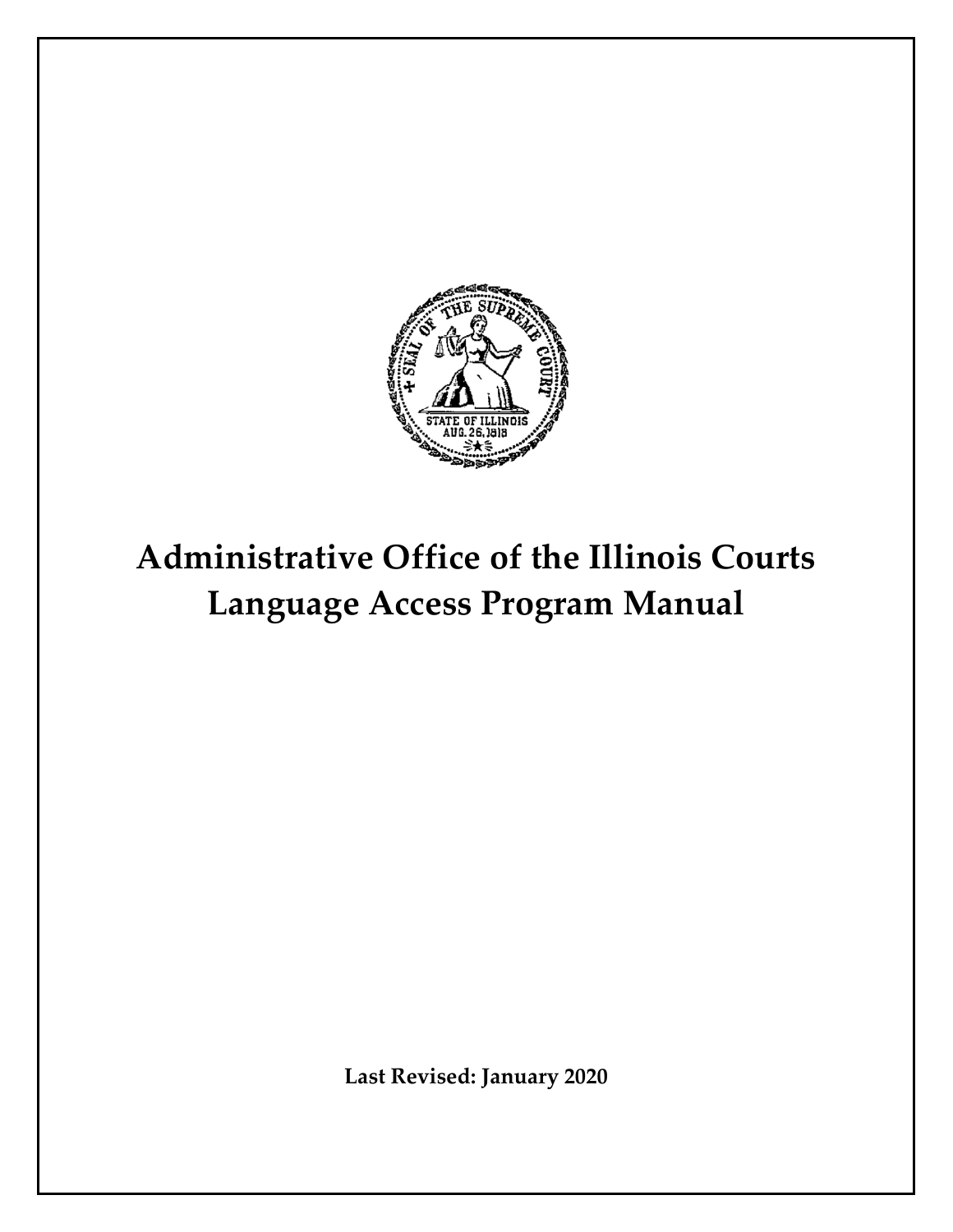# **Contents**

| 1.                                                                                    |
|---------------------------------------------------------------------------------------|
| Certification requirements for foreign language interpreters and program fees 3<br>2. |
| a.                                                                                    |
| i. Fee Waiver for Full-time County Staff Interpreters 4                               |
| ii.                                                                                   |
|                                                                                       |
|                                                                                       |
| ii.                                                                                   |
| iii.                                                                                  |
|                                                                                       |
| $C_{\tau}$                                                                            |
|                                                                                       |
| ii.                                                                                   |
| iii.                                                                                  |
|                                                                                       |
|                                                                                       |
| e.                                                                                    |
| f.                                                                                    |
| Character and Fitness requirement: Criminal Background Check 9                        |
| h. Character and Fitness requirement: Code of Interpreter Ethics 10                   |
| 3.                                                                                    |
| 4.                                                                                    |
| 5.                                                                                    |
|                                                                                       |
|                                                                                       |
| $\mathcal{C}$ .                                                                       |
|                                                                                       |
| e.                                                                                    |
| 6.                                                                                    |
| 7.                                                                                    |
| 8.                                                                                    |
| 9.                                                                                    |
|                                                                                       |
|                                                                                       |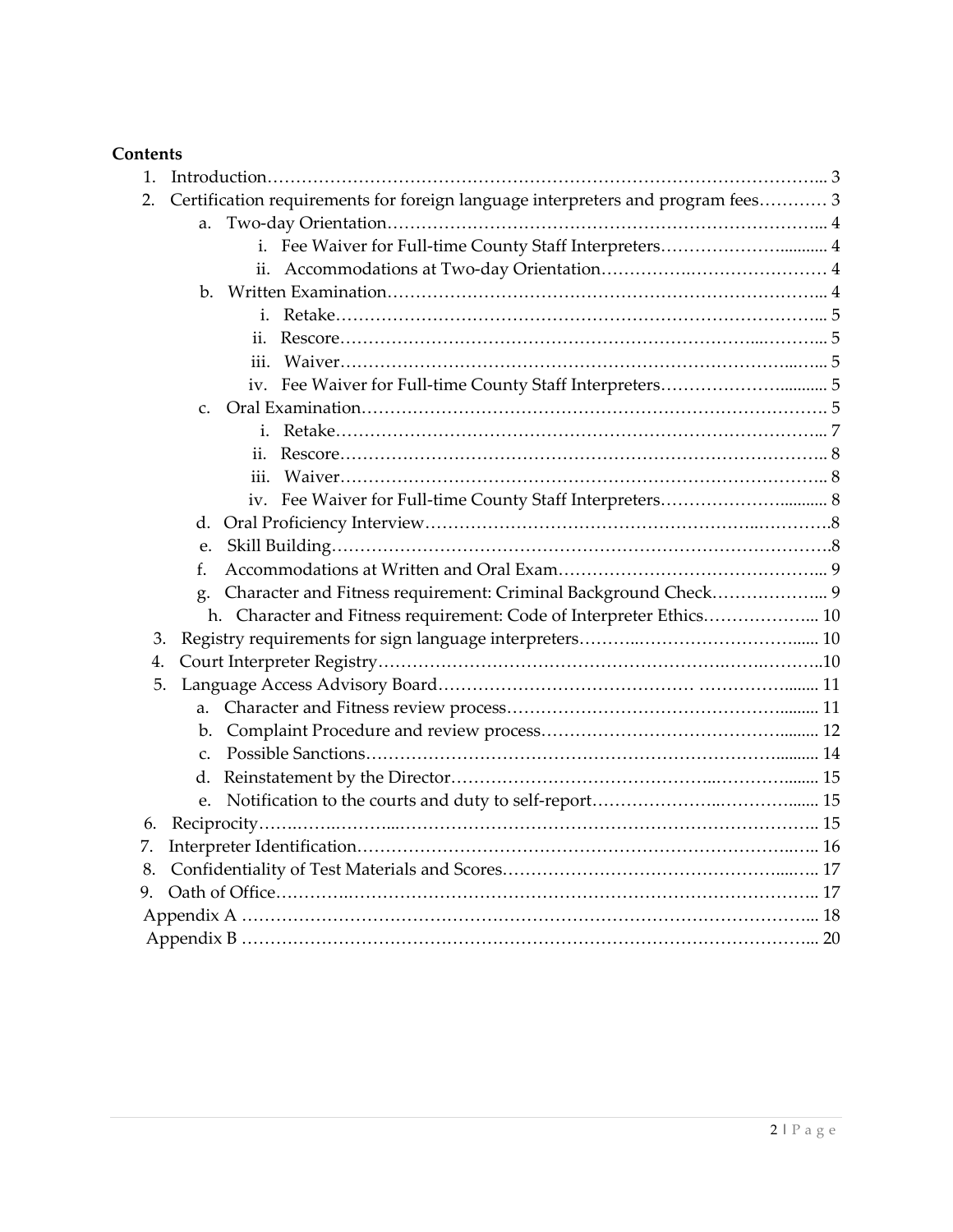## **1. Introduction**

 Administrative Office of the Illinois Courts (AOIC) developed the Illinois Supreme Court persons to act as qualified interpreters in a court proceeding and for the coordination, retention and training of those interpreters. The Illinois Supreme Court is committed to ensuring language assistance services and access to justice for people of limited English proficiency (LEP). As part of that commitment, the Language Access Program to train and test interpreters, educate court officials on best practices for using interpreters, translate court forms, and address related language access issues. This document outlines the procedures and policies for the recruitment, training, and certification of

 skills that few bilingual individuals, including language instructors, possess. To gain access to components of the Illinois Language Access Program are based on model policies developed by the Council, but were modified to meet Illinois's needs. Court interpretation is a specialized and highly-demanding form of interpreting. It requires other professionals in the field, the AOIC became a member of the Council of Language Access Coordinators (Council), a council under the National Center for State Courts (NCSC). The

**2. Certification requirements for foreign language interpreters and program fees** 

 The Illinois Language Access Program maintains a Court Interpreter Registry (Registry) that is lists four different types of interpreters: registered, qualified and certified foreign language interpreters and eligible sign language interpreters. Requirements for each type are indicated by an "X" in the chart below. Each program component is described in greater detail below the distributed to circuit courts statewide and is made available on the AOIC website. The Registry chart.

|                              |             | Not on<br>statewide<br>registry | On statewide registry |           |            |                              |
|------------------------------|-------------|---------------------------------|-----------------------|-----------|------------|------------------------------|
| Program components           | <b>Fees</b> | Unregister<br>$ed*$             | Registered            | Qualified | Certified  | Sign<br>language<br>registry |
| <b>Two-day Orientation</b>   | \$200       | $X^*$                           | $\chi$                | X         | $\chi$     | X                            |
| <b>NCSC Written Exam</b>     | \$50        |                                 | X                     | X         | X          | N/A                          |
| <b>NCSC Oral Exam</b>        | \$225       |                                 | $X - 60\%$            | N/A       | $X - 70\%$ | N/A                          |
| <b>Oral Proficiency</b>      | \$120       |                                 | N/A                   | X         | N/A        | N/A                          |
| Interview                    |             |                                 |                       |           |            |                              |
| <b>Criminal Background</b>   | \$0         |                                 | N/A                   | X         | X          | $\chi$                       |
| <b>Check</b>                 |             |                                 |                       |           |            |                              |
| <b>Signed Oath of Office</b> | \$0         |                                 | X                     | X         | X          | X                            |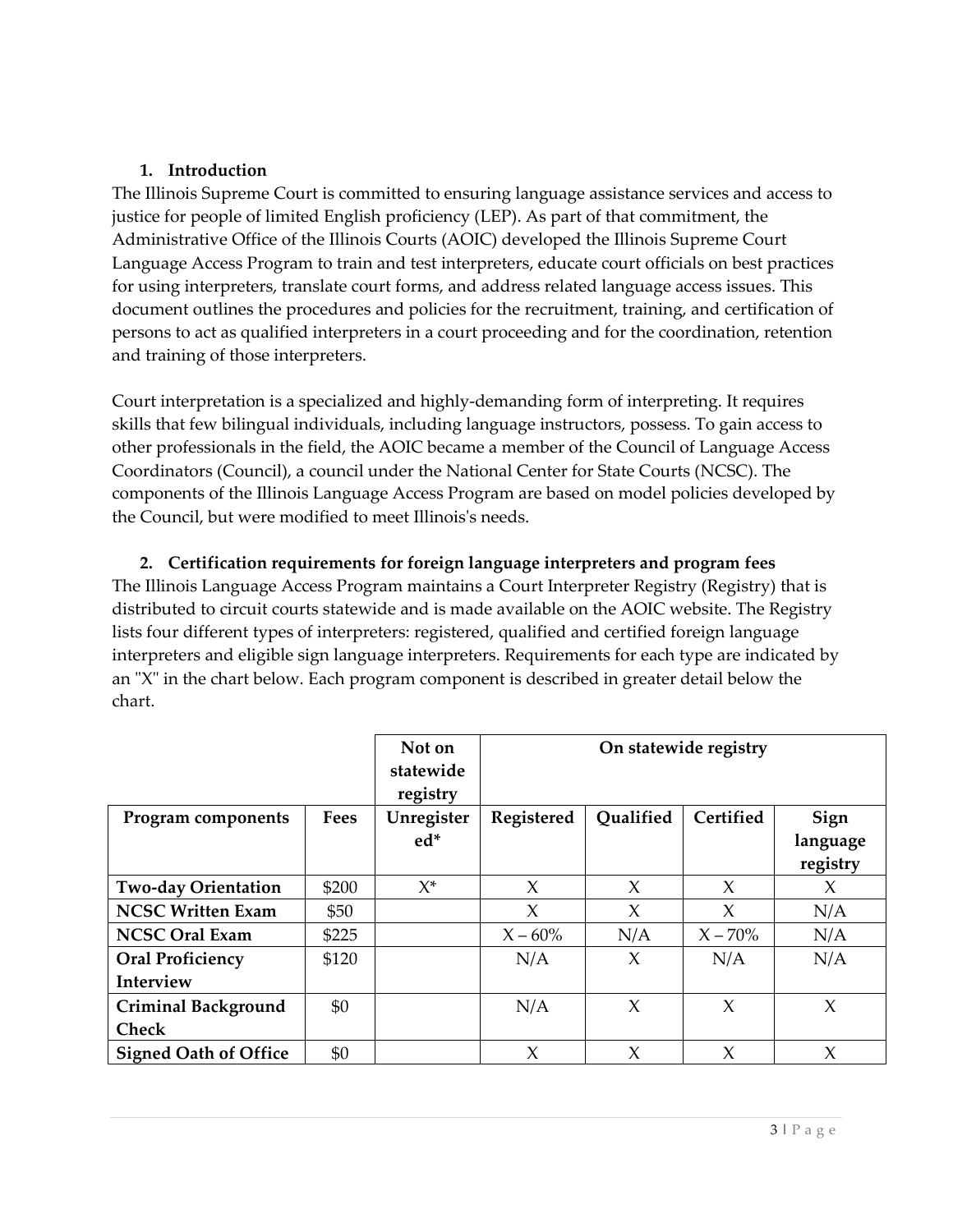# **a. Two-Day Orientation**

 needs and expectations of the court. The program covers ethical conduct, protocols for court program lasts 15 hours, typically over a two-day period. Attendance at a two-day orientation is a mandatory first step for all interpreter candidates regardless of the language(s) they speak, reciprocity (see Section 6). The AOIC offers two-day introductory court interpreter orientation programs across the state. This orientation is designed to give foreign and sign language interpreters an overview of the interpreting, legal terminology and procedure, and basic interpreting skills. The orientation unless the interpreter has attended a similar training in another state and qualifies for

 process, the code of ethics for court interpreters, recommended practices, terminology, court Training materials will be provided at the orientation, including information on the certification system overview, glossaries, and a list of other resources and practice materials.

All interested participants must submit an application in advance of the orientation detailing their personal contact information, interpreting experience, qualifications, and interest. Instructions for submission will be provided on the application form. If space at orientation becomes limited, eligibility will be based on the level of court interpreting experience indicated in the application. Participants must be at least 18 years old to attend. Applications must be submitted in advance of the orientation. Walk-ins are not allowed.

A payment of \$200 will be due upon registration for the orientation.

# **i. Fee Waiver for Full-time County Staff Interpreters**

Full-time staff interpreters employed by the circuit court are eligible to have the orientation fee waived. Court administrators must confirm the list of eligible full-time staff interpreters for each circuit court to the AOIC. For the purposes of the fee waiver, "full-time" employment is defined as working a minimum of 37.5 hours a week with benefits.

# **ii. Accommodations at two-day orientation**

 An individual with a recognized disability under the Americans with Disabilities Act (ADA) who requires reasonable accommodations to participate at training must submit a request with the application, which is included on the orientation registration form. and advise the applicant of the accommodations that can be provided. The AOIC Senior Program Manager for Language Access will consider timely requests

# **b. Written Examination**

 The written examination is for foreign language interpreters only, and is offered approximately four to five weeks after orientation. Upon completion of the two-day orientation training, device to determine eligibility to sit for the oral examination. The multiple choice test covers interpreters may register for the written examination. The written exam is used as a screening general English proficiency, legal terminology, and interpreter ethics and was developed by the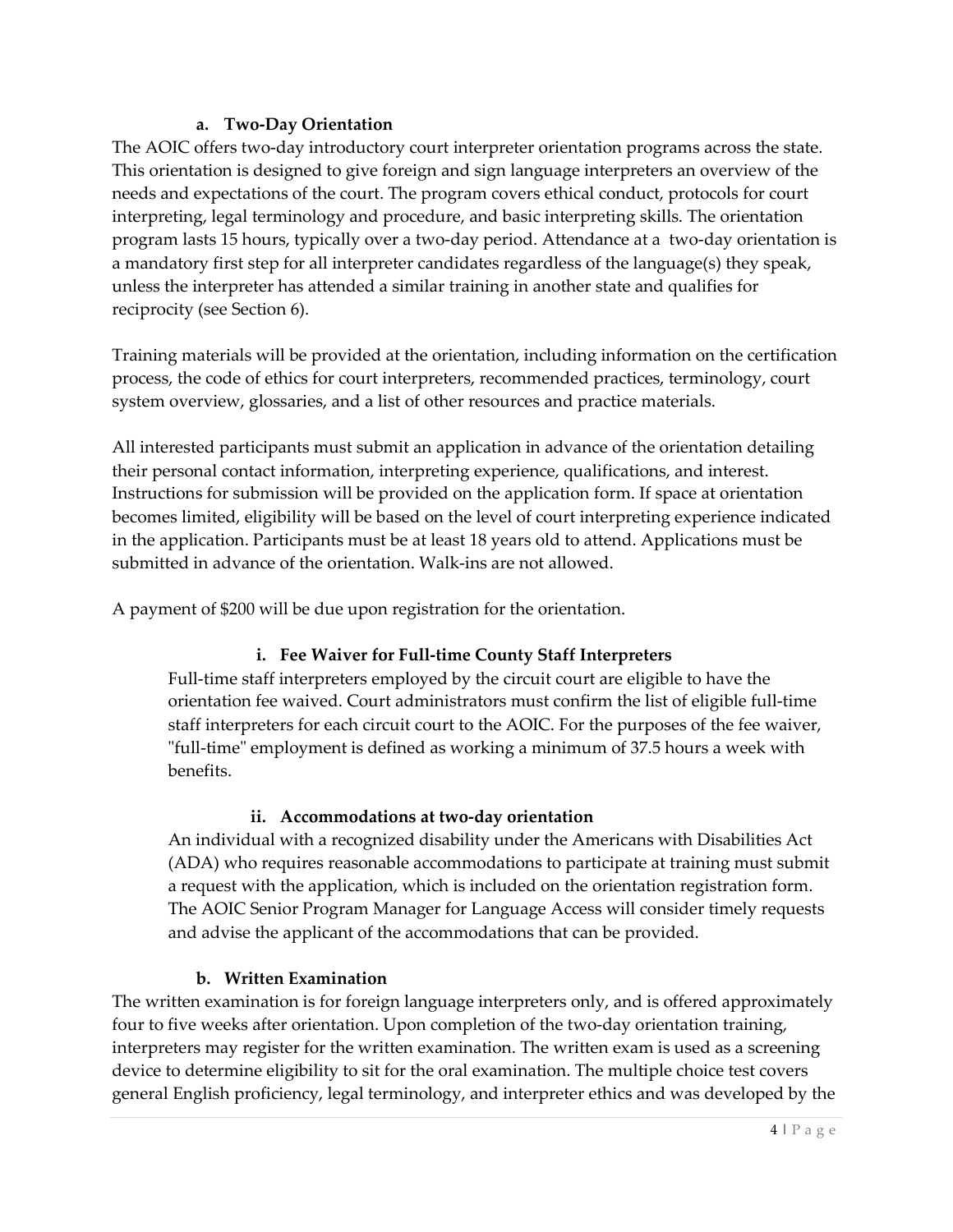Council. The passing score is 80% for inclusion on the AOIC Registry (see Section 4). A payment of \$50 will be due upon registration for the written exam. Test candidates will receive their scores over email as soon after the test date as practical.

# **i. Retake on Written Examination**

 twelve (12) months, but no candidate will be allowed to take any version of the multiple If another version of the multiple choice test is available, the interpreter must wait at least six (6) months before re-taking, per the Council's Test Administration requirements. An interpreter candidate may take the same version of the test after choice test more than twice.

# **ii. Rescore on Written Examination**

 All scores on the multiple choice examination are considered final. There is no option for requesting a re-score for the written test.

# **iii. Waiver of Written Examination**

 Interpreters who are certified by the federal courts, other states, or another entity with reciprocity may waive the written examination (see Section 6).

# **iv. Fee Waiver for Full-time County Staff Interpreters**

 examination fee waived for the first examination only. If a candidate fails the circuit court to the AOIC. For the purposes of the fee waiver, "full-time" employment is Full-time staff interpreters employed by the circuit court are eligible to have the written examination and elects to retake the examination, subsequent fees will not be waived. Court administrators must confirm the list of eligible full-time staff interpreters for each defined as working a minimum of 37.5 hours a week with benefits.

# **c. Oral Examination**

 Council by consultants who have extensive knowledge of courts and court proceedings, the job requirements for court interpreters, and/or advanced training or high levels of fluency in Oral certification examinations are designed to determine whether candidates possess the minimum levels of language knowledge and interpreting skills required to perform competently during court proceedings. The tests are substantially similar in structure and content to tests that have been developed by the federal courts. The tests are developed for the English and the non-English language. These experts may include federally certified court interpreters, judges and lawyers, scholars, and/or legal professionals.

The test measures language knowledge and fluency in both languages and the ability to successfully render meaning from source to target language in each of the three modes of interpreting that are required of court interpreters. The three modes of interpreting include:

- simultaneous interpreting;
- consecutive interpreting;
- sight translation of documents.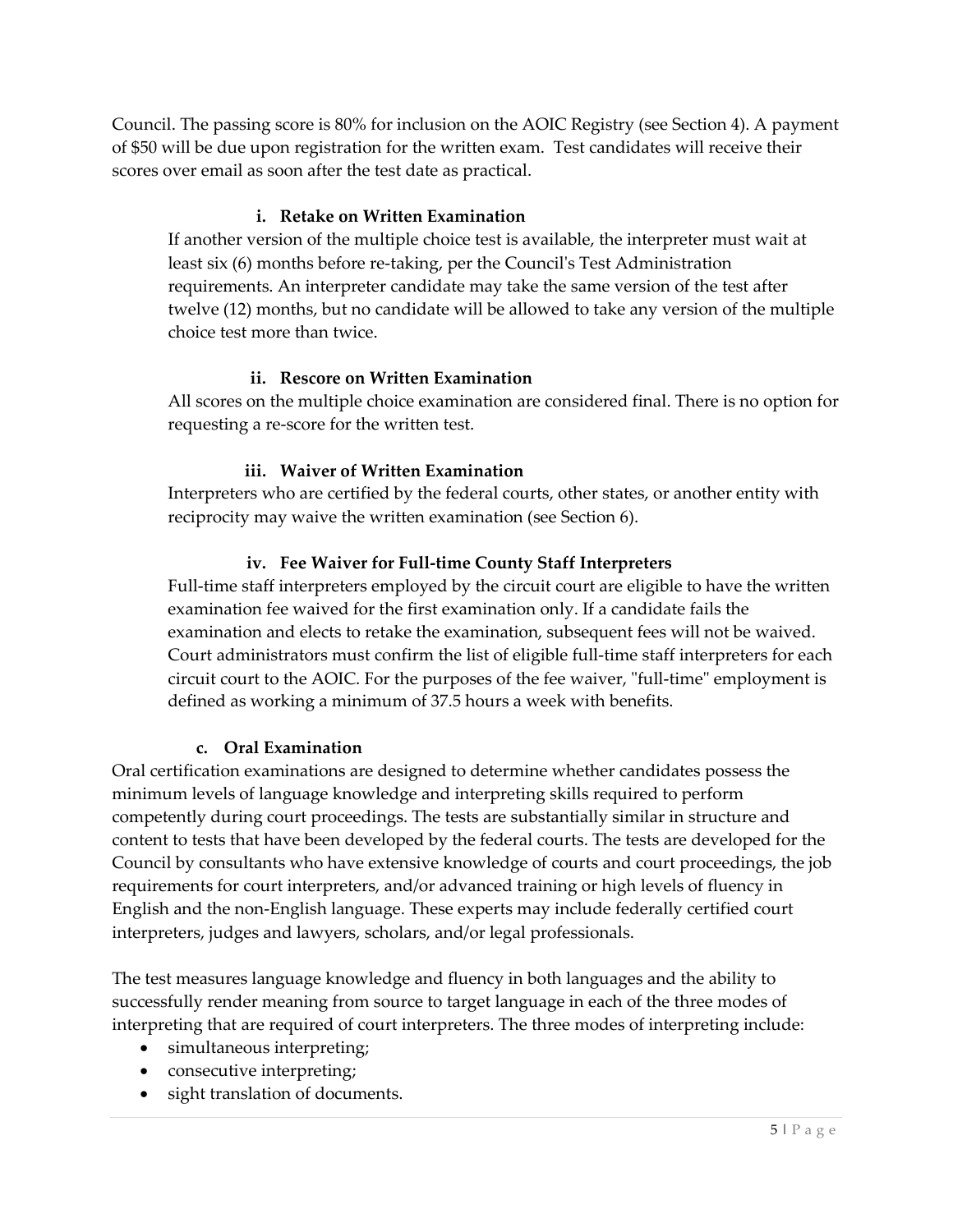A full oral examination is available in the following languages: Cantonese, French, Haitian Creole, Hmong, Ilocano, Khmer, Korean, Lao, Mandarin, Polish, Portuguese, Russian, Somali, Spanish, Tagalog, and Vietnamese.

 Standard) – Sight and Simultaneous only; Arabic (Egyptian Colloquial) – Consecutive only; An abbreviated oral examination is available in the following languages: Arabic (Modern Bosnian-Serbian-Croatian (BSC); Marshallese; and Turkish.

 Open testing periods are offered multiple times per year with registration closing at least three must register via the *Language Interpreter Registry* (LIR) or contact the AOIC Senior Program appointments. Slots are held on a first come first served basis. Complete test fees must be received prior to the testing date in order to hold a candidate's testing slot. Walk-ins are not weeks prior to the testing date. To register for the oral certification examination, candidates Manager or the Program Coordinator via email or telephone to schedule individual allowed. All test candidates must show valid identification with a photograph prior to testing. To review details about exam sections and how the exam will be proctored, please review the NCSC's oral exam overview:

[http://illinoiscourts.gov/CivilJustice/LanguageAccess/Overview\\_of\\_oral\\_exam\\_2012.pdf](http://illinoiscourts.gov/CivilJustice/LanguageAccess/Overview_of_oral_exam_2012.pdf) 

 candidates must score 65% or higher on each individual portion of the Sight Translation with an **For certified status**: the passing level is a score of 70% or higher on each part of the examination (Sight Translation, Consecutive, and Simultaneous). For the Sight Translation part, test overall score of 70% or higher. The tests are graded by a team of Council-approved test raters. Interpreters will receive their test scores as soon after the test date as is practical.

 **For registered status**: the passing level is a score of 60% or higher on each part of the raters. Interpreters will receive their test scores as soon after the test date as is practical. Interpreters that speak a language that is not tested by the oral exam may be required to take an oral proficiency interview (see subsection (d) below). examination (Sight Translation, Consecutive, and Simultaneous). For the Sight Translation part, test candidates must score 55% or higher on each individual portion of the Sight Translation with an overall score of 60% or higher. The tests are graded by a team of Council-approved test

An interpreter with a disability who requires reasonable accommodations must submit a written request at the same time the test reservation time is made. The AOIC Senior Program Manager for Language Access will consider timely requests and advise the applicant of the type of accommodation that can be provided. The AOIC Senior Program Manager, Language Access St may request additional information, including medical documentation and opinions, prior to providing accommodations.

# **i. Cancellation Policy**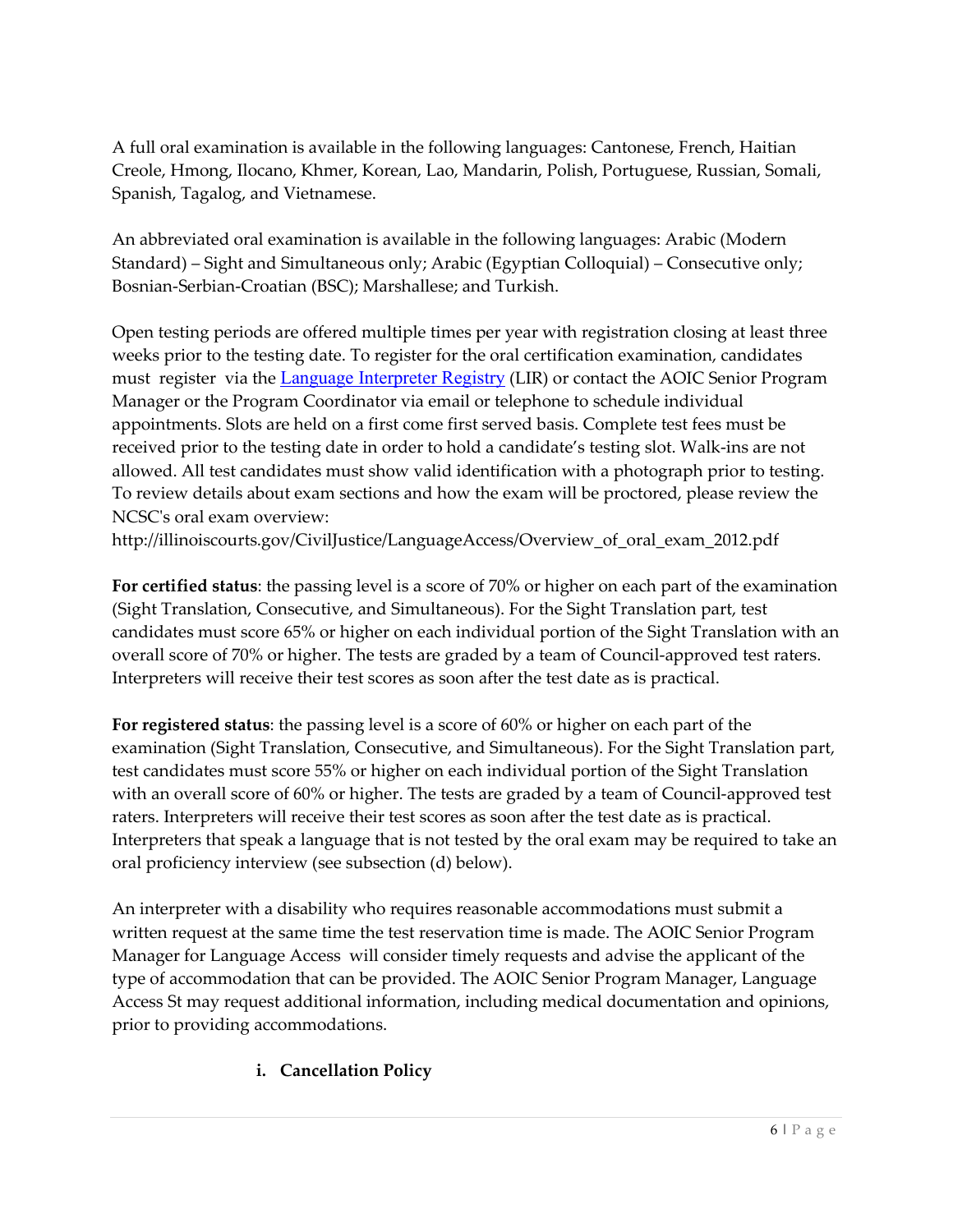candidate will be assessed a \$50 processing fee. The AOIC will refund the candidate in full, and the candidate will have to pay the \$50 cancellation fee before they are able to sign up for The AOIC cannot issue partial refunds. The only exception to this cancellation policy is in the if the cancellation is due to an emergency. If a candidate cancels their exam within one week (5 business days) of the exam date, the another exam or skill building course. The Oral Proficiency Interview must be cancelled 24 hours prior to the scheduled date and time. Later cancellations will be charged the full amount. case of an emergency. Candidates must contact the AOIC and submit an explanation via writing

 one-time option of transferring their fee to a future exam date. If the candidate does not wish to transfer the fee, they will be issued a full refund (**Note on refunds**: the card used to pay for the exam must still be open for the AOIC to be able to perform a refund. If the bank account is If a candidate cancels their exam more than one week before the exam date, they will have a closed, the AOIC will not be able to issue a refund as the office cannot issue checks).

## **ii. Late Arrival and No Show Policy**

 the candidate will not be entitled to a refund. If the candidate will be more than 15 minutes late and notifies the AOIC, the candidate's refund eligibility will be determined on a case by case If the candidate does not appear for the exam and does not notify the AOIC of an emergency, or if the candidate arrives more than 15 minutes late for the exam and does not notify the AOIC, basis.

## **iii. Retake**

 than twice unless the AOIC Senior Program Manager, Language Access determines a valid If a candidate's eighteen (18) months are coming to a close, the AOIC may suspend the six (6) another test version is available. If a test candidate does not pass the remaining section(s) of the new 18-month period will commence, unless the candidate attends a skill building workshop month period, he or she will have two (2) years from the date of the skill building to pass the If another version of the oral test is available, the interpreter candidate must wait at least six (6) months before retaking it. An interpreter may take the same version of the test after twelve (12) months, but no interpreter will be allowed to take any version of the oral examination more reason for doing so exists. If an interpreter candidate passes one or two parts of the oral examination, he or she may retake only that section or sections the candidate did not pass up to a period of eighteen (18) months from the date the test candidate first took the oral examination. months waiting period if another test version is available. If a test candidate only has to retake one portion of the oral examination, the AOIC may suspend the six (6) months waiting period if oral examination within an 18-month period, he or she must retake the entire oral exam and a within the 18-month period. If a candidate attends a skill building workshop within the 18 remaining section(s) of the oral examination.

## **iv. Rescore**

 the third part, the candidate can request a rescore. The candidate will bear the cost of the If a test candidate passes two parts of the oral examination and scores 67% or higher on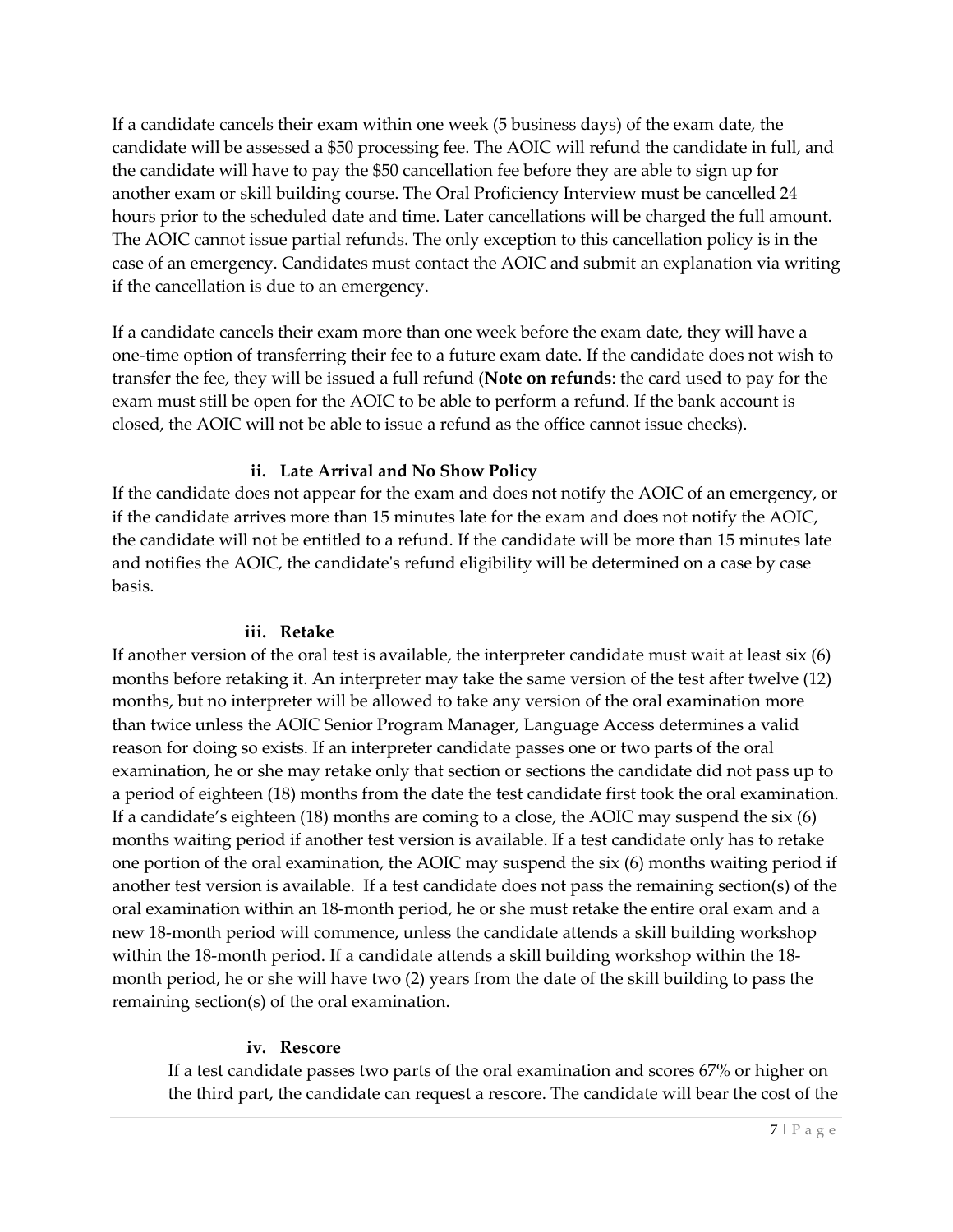rescore. The score(s) on any re-rated section will be considered the final score(s) of the candidate. If a candidate scores below 67% on the third part, the candidate may not request a rescore.

## **v. Waiver**

 Interpreters who are certified by the federal courts, other states, or another entity with reciprocity may waive the oral examination (see Section 6).

## **vi. Fee Waiver for Full-time County Staff Interpreters**

Full-time staff interpreters employed by the circuit court are eligible to have the oral examination fee waived for the first examination only. If a candidate fails the examination and elects to retake the examination, or retake any part(s) of the examination, subsequent fees will not be waived. Court administrators must confirm the list of eligible full-time staff interpreters for each circuit court to the AOIC. For the purposes of the fee waiver, "full-time" employment is defined as working a minimum of 37.5 hours a week with benefits.

# **d. Oral Proficiency Interview**

 An OPI is an assessment of language proficiency through an oral interview over the phone with a company called ALTA. The AOIC does not administer OPI exams. If you would like a candidates to display language fluency in many more languages than currently available by the OPI does not test a candidate's interpreting skills. A passing score on the OPI is Superior. Candidates must contact the AOIC to schedule an appointment. There is no waiting period to re-take an OPI. detailed description of ALTA's test development, please contact the AOIC. OPIs allow NCSC exam. The interviews are designed to target the full range of language skills in both English and the second language (making recommendations, expressing an opinion, etc). An

## e. Skill Building Workshops

 for interpreters. These workshops are designed to help improve interpreting skills and build vocabulary. Candidates are eligible to sign-up for a skill building if they have attended a two- first come first served basis. The AOIC reserves the right to cancel a skill building workshop if The AOIC may offer additional language-neutral or language-specific skill building workshops day orientation and passed the written exam with an 80% or higher. Space is limited and is on a a minimum amount of candidates have not registered by the deadline.

## **f. Accommodations at Written, OPI, or Oral Exam**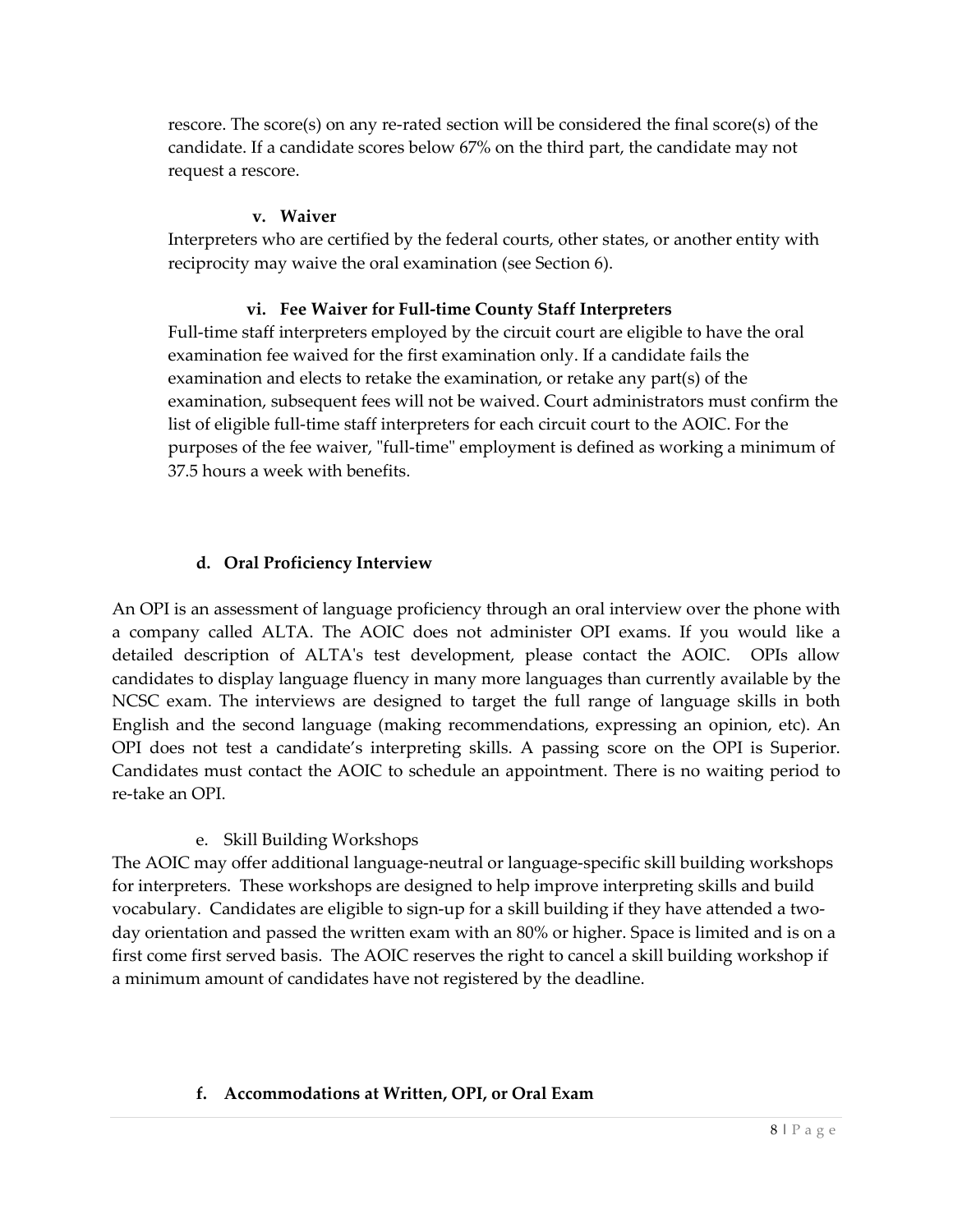Exam" at least six weeks in advance of the oral testing date (see Appendix B). The AOIC Senior Program Manager, Language Access will consider all requests and advise the applicant of the A test candidate with a recognized disability under the ADA may request an accommodation by submitting a timely written request. Requests for an accommodation during the written exam must be submitted on the form entitled "Documentation of Accommodation for the Court Interpreter Written Exam" at least three weeks in advance of the written testing date (see Appendix A). Requests for an accommodation during the oral exam must be submitted on the form entitled "Documentation of Accommodation for the Court Interpreter Oral Certification accommodation that can be provided.

# **g. Character and Fitness Requirement: Criminal Background Check**

 reliability of an applicant is material to performance as a court interpreter and may warrant a In order to protect the integrity of court proceedings and the safety of the public, interpreters are required to meet a character and fitness standard. A court interpreter should be one whose record of conduct justifies the trust of the courts, witnesses, jurors, attorneys, parties, and the public. A record manifesting significant deficiency in the honesty, trustworthiness, diligence or denial of participation within the certification program or removal from the Registry of interpreters.

 Administrative Office of the Illinois Courts before becoming certified. Eligible sign language interpreters attending the court interpreter training will also need to submit to a background check to be listed on the AOIC Registry. The following may constitute grounds for failing the All foreign language interpreters who have satisfactorily completed the oral proficiency requirements shall be subject to a criminal background check performed through the background check:

- fraud, dishonesty, corruption, moral turpitude, or false statements; or • Conviction, within the past 10 years, of any type of felony or a misdemeanor involving
- Any conviction within the past 10 years related to ethical violations and the functions and duties of a court interpreter.

 intends to pursue certification, the matter will be referred to the Language Access Advisory Advisory Board is appropriate, the AOIC language access program may take into consideration other factors such as age of the candidate when the conviction occurred, length of time from If upon screening, the AOIC language access program finds a criminal conviction that may be material to the interpreter candidate's performance as a court interpreter and the candidate Board (see Section 5). In making a determination whether referral to the Language Access when the crime was committed, nature and seriousness of the offense, and disposition. For more details about the Language Access Advisory Board's review process, see Section 5.

# **h. Character and Fitness Requirement: Code of Interpreter Ethics**

The Illinois Supreme Court adopted an Illinois Code of Interpreter Ethics (Code), effective October 1, 2014. The Code clarifies the proper scope of an interpreter's role and their responsibilities. The standards also establish duties to (1) interpret accurately without omissions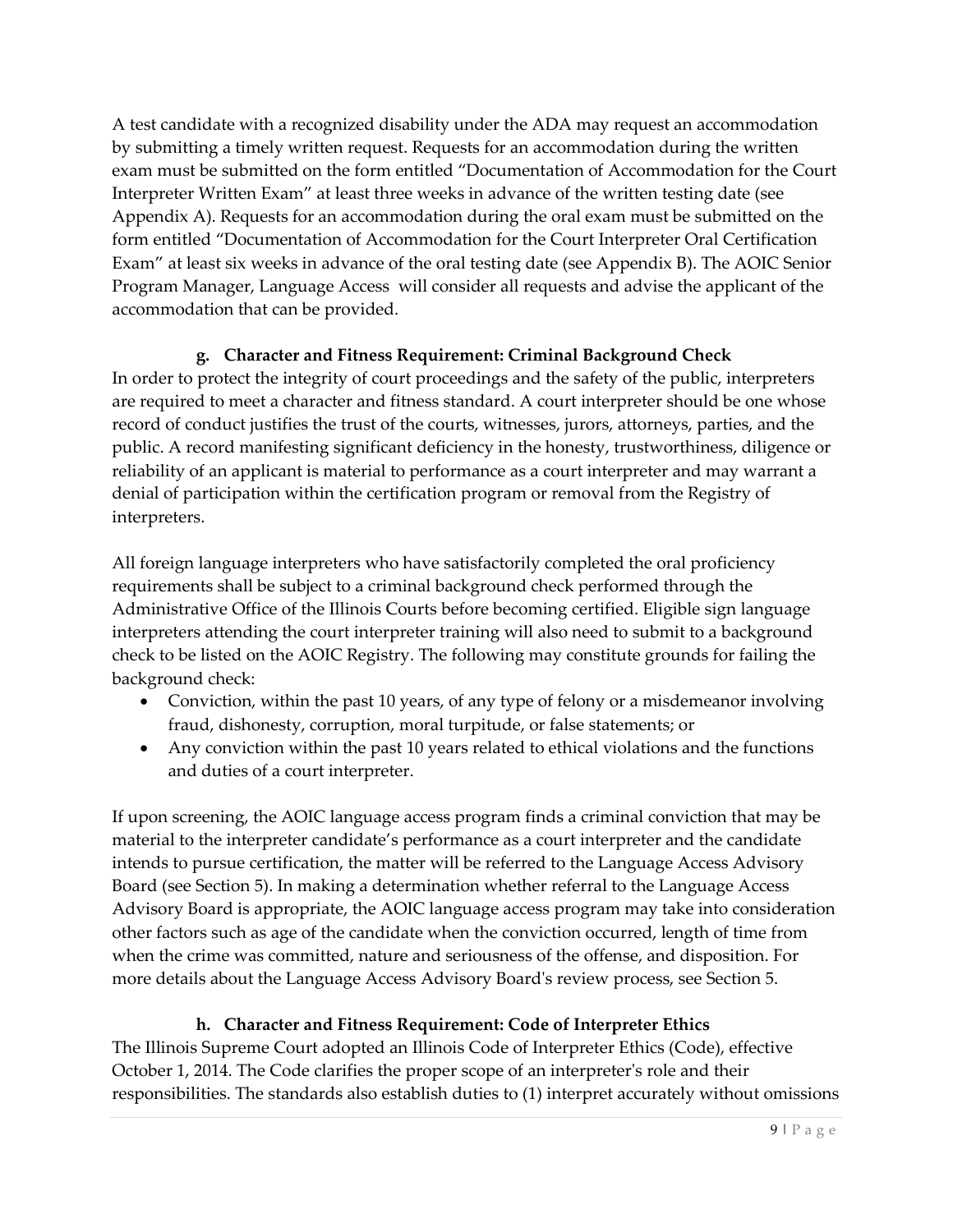statewide interpreter Registry maintained by the Administrative Office of the Illinois Courts, or Illinois Supreme Court. The Language Access Advisory Board will ensure compliance with the or additions, (2) not offer legal advice, (3) maintain confidentiality for privileged communications, (4) be proficient in both English and the foreign language, (5) be impartial to all parties involved, and (6) report errors and other serious communication difficulties to the court, among other requirements. Violations of this Code may result in the interpreter being removed from a case, denied future appointments by the courts, being removed from the losing credentials if the interpreter has been certified or registered pursuant to the rules of the character and fitness requirements. See Section 5 for more details about the review process.

## **3. Registry requirements for sign language interpreters**

 have Master's or Advanced level licensure with the Illinois Deaf and Hard of Hearing two-day orientation to be included on the AOIC Registry. This orientation is designed to give interpreters an overview of the needs and expectations of the court, ethical conduct, protocols listed on the AOIC Registry. Sign language interpreters interested in being included on the AOIC Registry are required to Commission (IDHHC). Sign language interpreters with the requisite licensure must attend a for court interpreting, legal terminology and procedure, and basic interpreting skills. The orientation program lasts 15 hours, typically over a two-day period. Attendance at the two-day orientation is a mandatory first step for all sign language interpreter candidates seeking to be

Training materials will be provided at the orientation, including information on the certification process, the code of ethics for court interpreters, recommended practices, terminology, court system overview, and a list of other resources and practice materials.

Sign language interpreters attending the court interpreter training will also have to submit to a criminal background check to be listed on the AOIC Registry (see Section 2(e)), in addition to submitting a signed oath of office (see Section 9).

# **4. Court Interpreter Registry**

 The AOIC Language Access Program will maintain a statewide Registry of certified, qualified legally-trained interpreters. The general criteria for all spoken and sign languages are listed and registered foreign language interpreters and eligible sign language interpreters for use by judges, clerks of court, attorneys, law enforcement, social service agencies, and others needing below: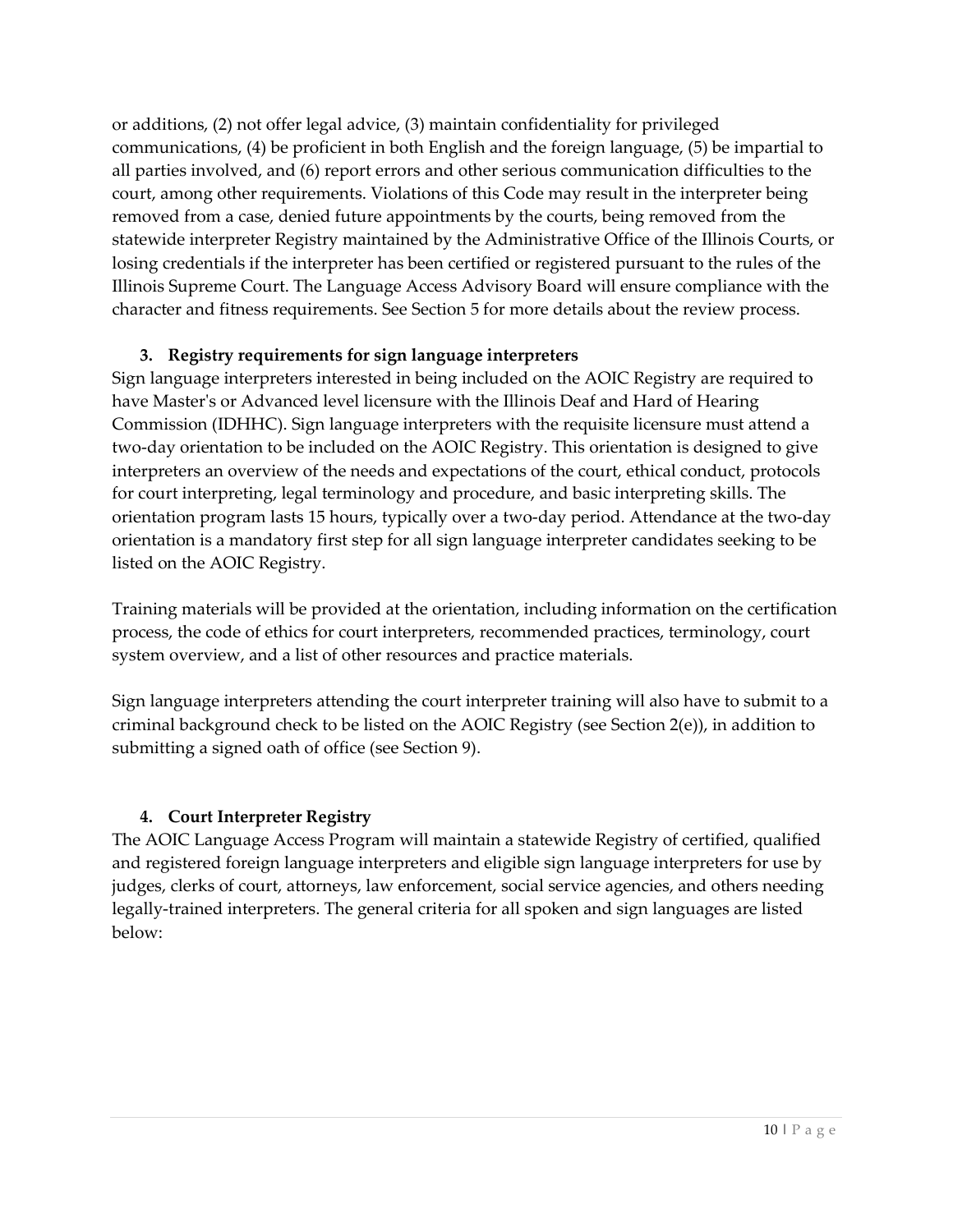|                              |          | Not on<br>statewide<br>registry |            | On statewide registry |           |          |
|------------------------------|----------|---------------------------------|------------|-----------------------|-----------|----------|
| Program components           | Fees     | Unregister                      | Registered | Qualified             | Certified | Sign     |
|                              |          | $ed*$                           |            |                       |           | language |
|                              |          |                                 |            |                       |           | registry |
| <b>Two-day Orientation</b>   | \$200    | $X^*$                           | X          | X                     | X         | X        |
| <b>NCSC Written Exam</b>     | \$50     |                                 | $\chi$     | X                     | $\chi$    | N/A      |
| <b>NCSC Oral Exam</b>        | $$250**$ |                                 | N/A        | N/A                   | X         | N/A      |
| <b>Oral Proficiency</b>      | \$120    |                                 | N/A        | X                     | N/A       | N/A      |
| Interview                    |          |                                 |            |                       |           |          |
| <b>Criminal Background</b>   | \$0      |                                 | N/A        | X                     | X         | X        |
| <b>Check</b>                 |          |                                 |            |                       |           |          |
| <b>Signed Oath of Office</b> | \$0      |                                 | $\chi$     | $\chi$                | $\chi$    | $\chi$   |

 \*An interpreter who does not attend orientation or does not pass the written exam will also be considered unregistered.

 \*\* Oral exam fees vary according to the cost of scoring the exam by language (scoring is more expensive for less common languages).

**\*\*\*** A separate orientation program for sign language interpreters will be offered by the Illinois Deaf and Hard of Hearing Commission (IDHHC) for Master's and Advanced level license holders (see Section 3).

 The Registry of court interpreters is a searchable application available on the court's public listed alphabetically by last name. The Registry also lists interpreter contact information and the judicial circuits in which an interpreter is willing to work. When using the Registry, the AOIC website. The Registry is organized by certification status. Within each certification status, the Registry is organized alphabetically by language, and within each language, the interpreters are Language Access Program strongly recommends:

- • Sign language interpreters listed on the Registry should be the first choice for legal proceedings either in-person or, if appropriate, remotely.
- Certified or qualified foreign language interpreters should be the first choice for legal proceedings either in-person or, if appropriate, remotely.
- Registered foreign language interpreters may be considered a second choice for legal proceedings either in-person or remotely if no certified interpreter is readily available.
- • For languages for which there is no oral certification exam (see Section 2(c)), registered interpreters should be the first choice for legal proceedings either in-person or, if appropriate, remotely.

 indicate an employment relationship with the Illinois Supreme Court or any circuit or local employees of the courts. Interpreters listed on the Registry may request inactive status by The purpose of the Registry is to help courts and other law-related agencies hire well-qualified interpreters on a freelance basis. The fact that an interpreter is listed on the Registry does not court. Court interpreters working on an individual contract basis or for agencies are not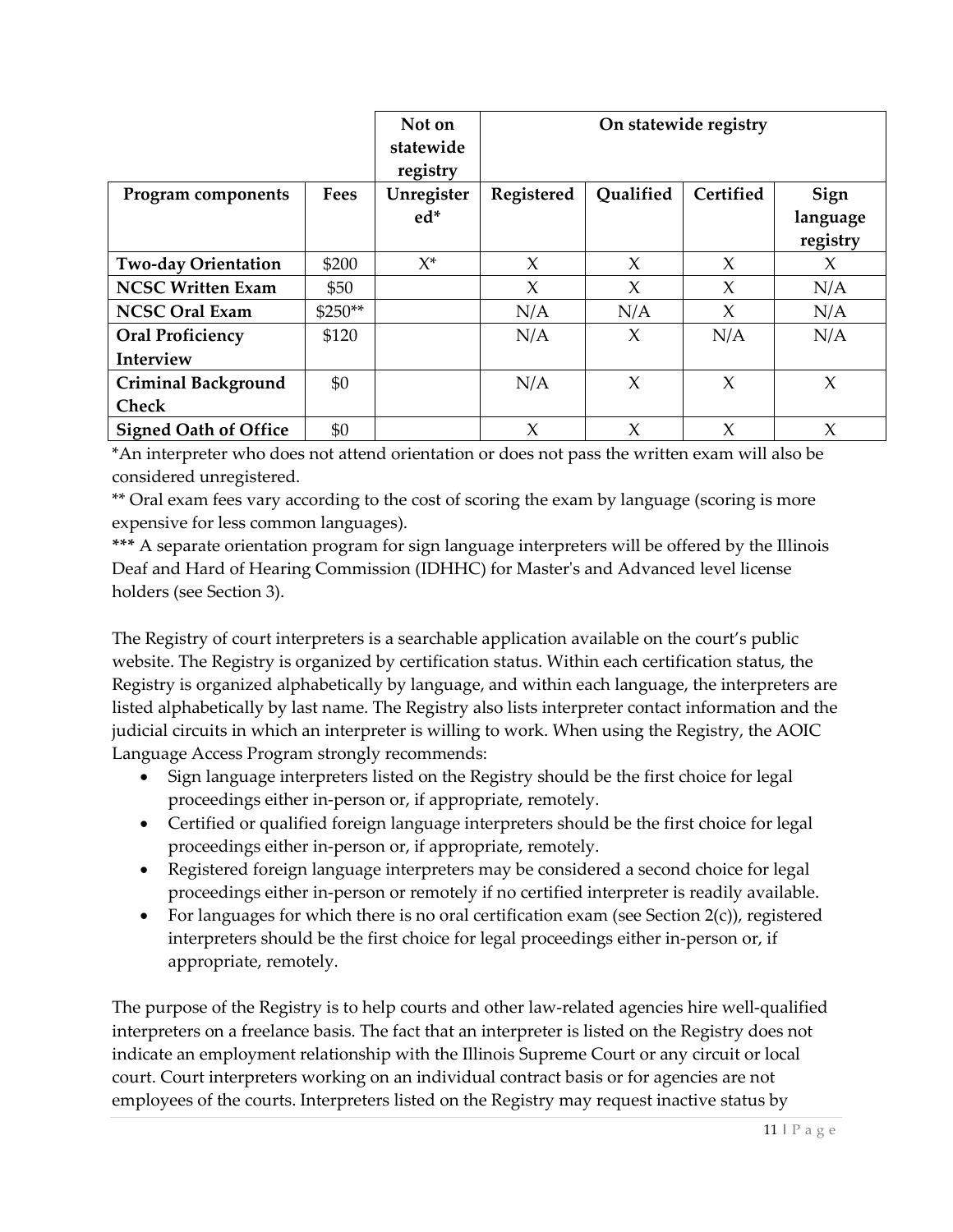contacting the AOIC Language Access Services Specialist. Interpreters may reactivate at any time upon notification to the AOIC Senior Program Manager, Language Access, , provided other program requirements have been met.

# **5. Language Access Advisory Board**

 presented and to make a recommendation to the AOIC Director as to whether an interpreter's character and fitness are sufficient to ensure the integrity and competence of interpreting The Language Access Advisory Board's (Board) charge is to consider all relevant information services and the maintenance of high standards in the administration of justice such that the interpreter be included on the AOIC statewide interpreter registry. Relevant information may include but is not limited to:

- • Criminal background check results that may be material to the certified interpreter candidate's performance as a court interpreter; or
- Allegations via a written complaint that a certified, qualified or registered interpreter on the AOIC statewide Registry has violated the Illinois Code of Interpreter Ethics.

 the AOIC Deputy Director, Assistant Director of the Civil Justice Division and the Senior The Board consists of five members. The composition of the Board is two retired Illinois judges, Program Manager, Language Access.

# **a. Character and Fitness review process**

 requirements shall be subject to a criminal background check performed through the All foreign language interpreters who have satisfactorily completed the oral proficiency Administrative Office of the Illinois Courts. Eligible sign language interpreters attending the court interpreter training will also have to submit to a background check to be listed on the AOIC registry. The following may constitute grounds for failing the background check:

- Conviction, within the past 10 years, of any type of felony or a misdemeanor involving fraud, dishonesty, corruption, moral turpitude, or false statements; or
- any conviction within the past 10 years related to ethical violations and the functions and duties of a court interpreter.

 If upon screening, the AOIC Senior Program Manager, Language Access finds a criminal conviction that may be material to the interpreter candidate's performance as a court interpreter Access Advisory Board. In making a determination whether referral to the Board is appropriate, the AOIC Senior Program Manager, Language Access may take into consideration other factors and the candidate intends to pursue certification, the matter will be referred to the Language such as age of candidate when the conviction occurred, length of time from when the crime was committed, nature and seriousness of the offense, and disposition.

 gather relevant information related to the conduct in question. The AOIC Senior Program If the matter is referred to the Board, the AOIC Senior Program Manager, Language Access will Manager, Language Access will send a cover letter along with a copy of all supporting relevant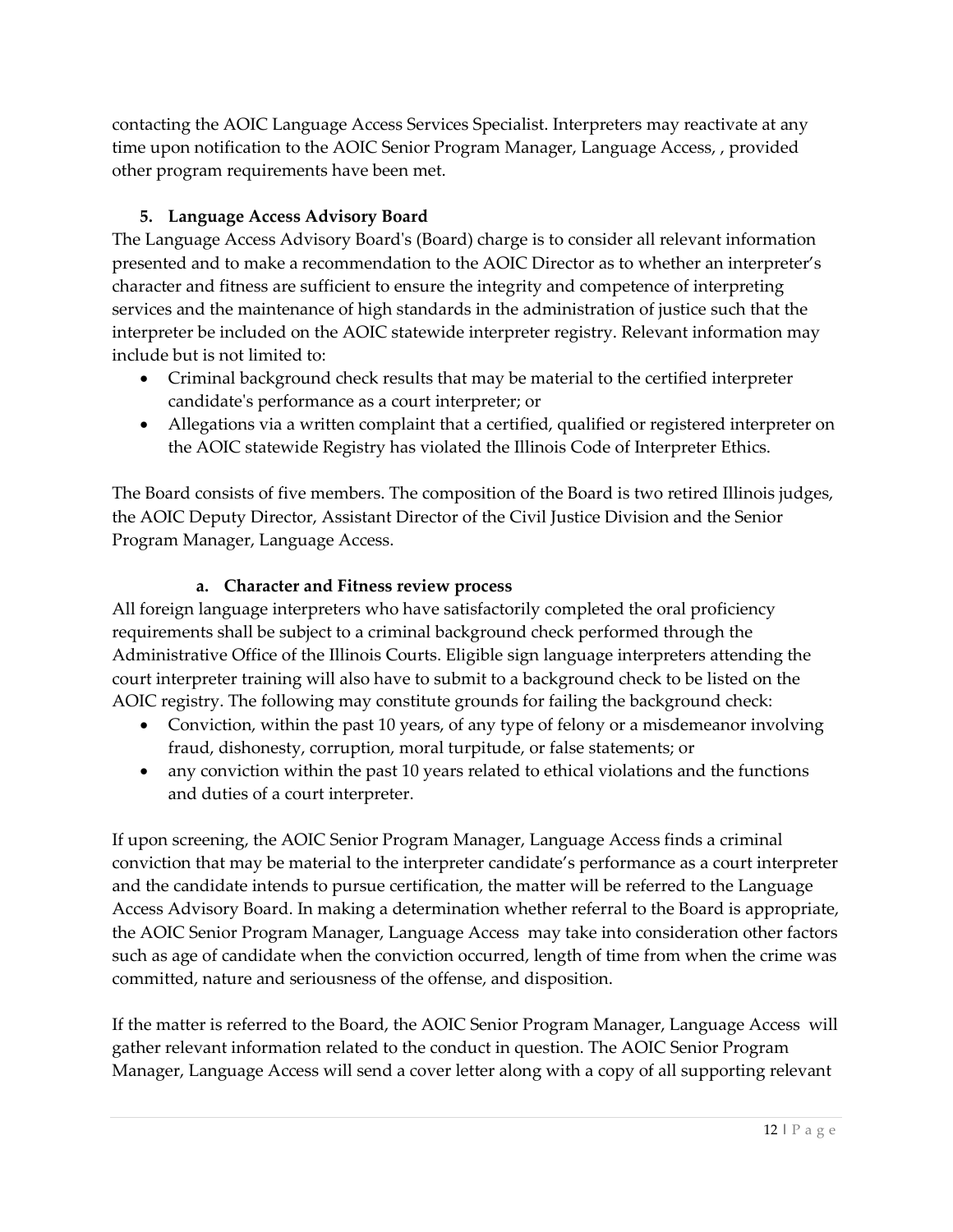information to the individual. The individual will have an opportunity to submit a written response to the AOIC.

 written response or in addition to submitting a written response. If an in-person hearing is requested, a date, time and location at which all Board members can meet in person will be present evidence. The Board may request or gather additional information at the conclusion of The individual may also request an in-person hearing with the Board in lieu of submitting a scheduled. The AOIC Senior Program Manager, Language Access will provide the interpreter with written notice of the hearing. The interpreter may be represented by counsel and may the hearing. All hearings will be recorded and shall be private and confidential.

 After submission of a written response, the Board will issue a timely report and recommendation to the Director as to whether the interpreter candidate possesses the character provide a written response to the Board for consideration, members shall make a and fitness necessary to perform the duties of a court interpreter. If the individual did not recommendation with the supporting information alone.

 Upon receipt and review of the Board's report and recommendation, the Director will issue a final decision as to whether the interpreter will be allowed to continue with the certification process. A letter shall be sent to the interpreter informing him or her of the Director's decision along with the report and recommendation of the Board and copies of any information the Board may have considered in making its recommendation.

 If an interpreter has been removed from the Registry or has not been allowed to continue with documents submitted on behalf of the interpreter, are confidential and will be shared only with the certification process, the interpreter may apply for reconsideration after a 2-year period from the date of denial has passed or other specified date as determined by the Director. The review process governing character and fitness evaluations, along with any supporting the interpreter and any Illinois licensed attorney retained by the interpreter that has filed an appearance with the Board.

# **b. Complaint Procedure and review process**

 Complaints may be filed against interpreters who are listed on the AOIC interpreter registry. Possible reasons for discipline include:

- Violation of the Illinois Code of Interpreter Ethics;
- Gross incompetence;
- Non-compliance with the program's policies and procedures;
- Engaging in action that calls into question the interpreter's ability to work effectively in court.

 Any person may initiate a complaint against an interpreter by filing it with the Office of the Chief Judge or the Trial Court Administrator of the circuit where the conduct giving rise to the complaint took place. The complaint can also be filed directly with the AOIC Senior Program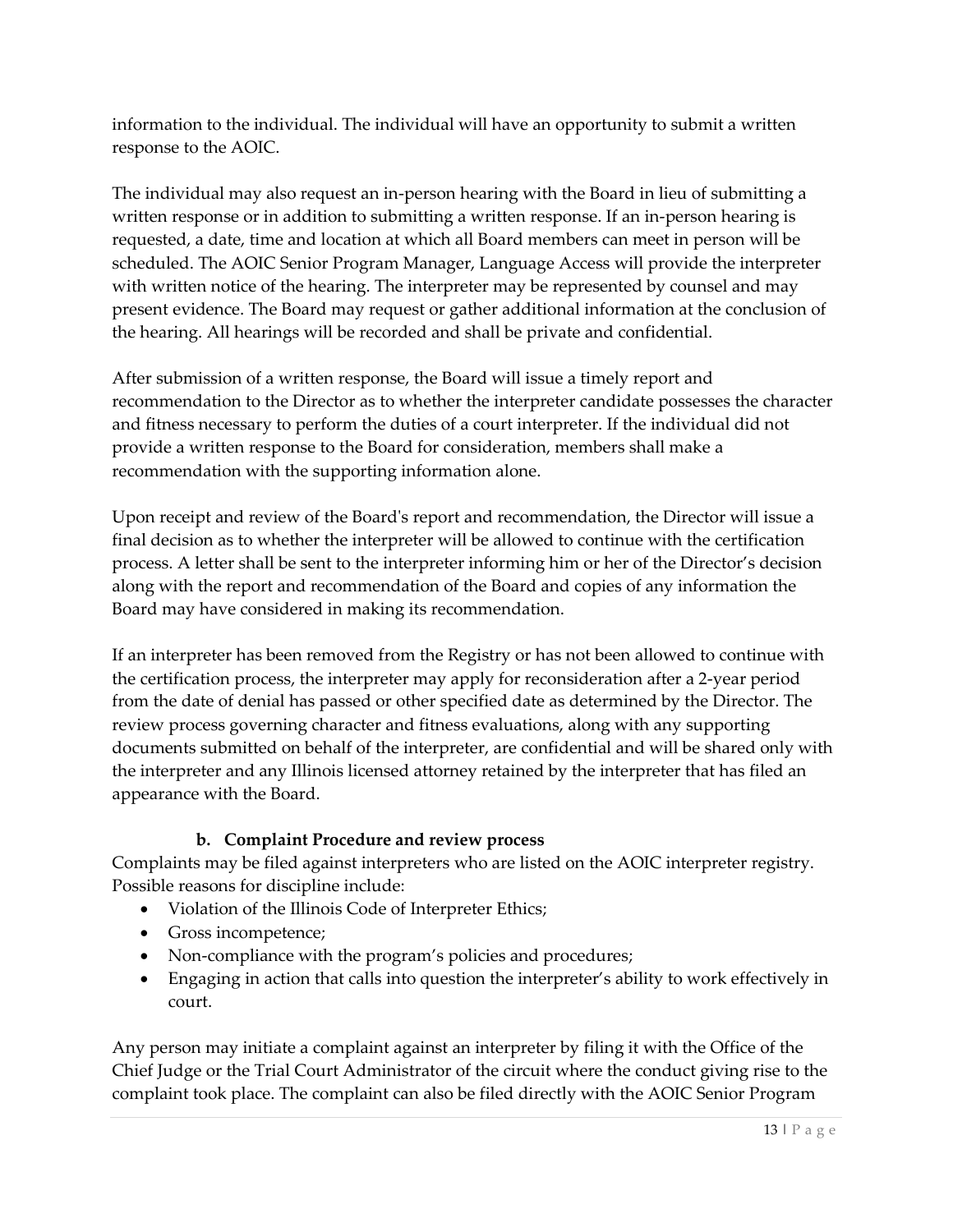describe the alleged inappropriate conduct. After receipt of a complaint, the AOIC Senior merit. If further review is required, the interpreter will be provided with written notice of the complaint within twenty (20) days of receiving written notice of the allegation(s). Manager, Language Access. All complaints must be in writing, must be signed, and must Program Manager, Language Access will commence review of the complaint to determine its allegation(s) within twenty (20) days, and will be asked to provide a written response to the

 Upon receipt of the interpreter's response, the AOIC Senior Program Manager, Language complaint shall be dismissed and the complainant and interpreter shall be notified in writing Access will forward the complaint, response and any supporting documentation, including any court transcripts of the proceedings if available, to the Board within seven (7) days. The Board shall confer within twenty (20) days of receipt of the complaint and any supporting documents to determine whether further action is required. If the complaint is found to be insufficient, the that no further disciplinary action will take place.

 If it is determined by the Board that there was probable cause that an ethical violation occurred, action is required. The Board may set a hearing to review the complaint, conduct fact-finding hearing is set, the Board will issue a recommendation to the Director as to a possible disposition or if no response is filed by the interpreter, members of the Board may determine what further meetings or conferences, or review the matter by considering all information as submitted. If no and proposed sanctions, if any.

 If a hearing is set, the interpreter shall be notified by mail of the time and date of the hearing, which shall be set no later than thirty (30) days after a determination that probable cause exists. The interpreter shall receive a copy of any additional materials the Board may have considered in making a determination that an ethical violation probably occurred. All hearings will be video conference or teleconference, if necessary. The Board may, in its discretion, call witnesses, appropriate. The interpreter may be represented by counsel, and shall be able to testify, recorded and shall be private and confidential. The hearings may be conducted remotely over consider or clarify any evidence presented, giving such evidence the weight it deems comment on the allegations, and call witnesses. All testimony taken shall be under oath.

 After the hearing, the Board will issue a recommendation to the Director as to a possible actions described in this section. disposition and proposed sanctions if members find the interpreter committed any of the

 without a hearing, the Board will notify the complainant and the interpreter of its written approval of the informal resolution. Efforts to resolve the complaint informally may be initiated by the interpreter and the complainant at any time. Any resolution reached must be submitted in writing to the Board for approval. Upon approval of any resolution reached informally, or subsequent to any review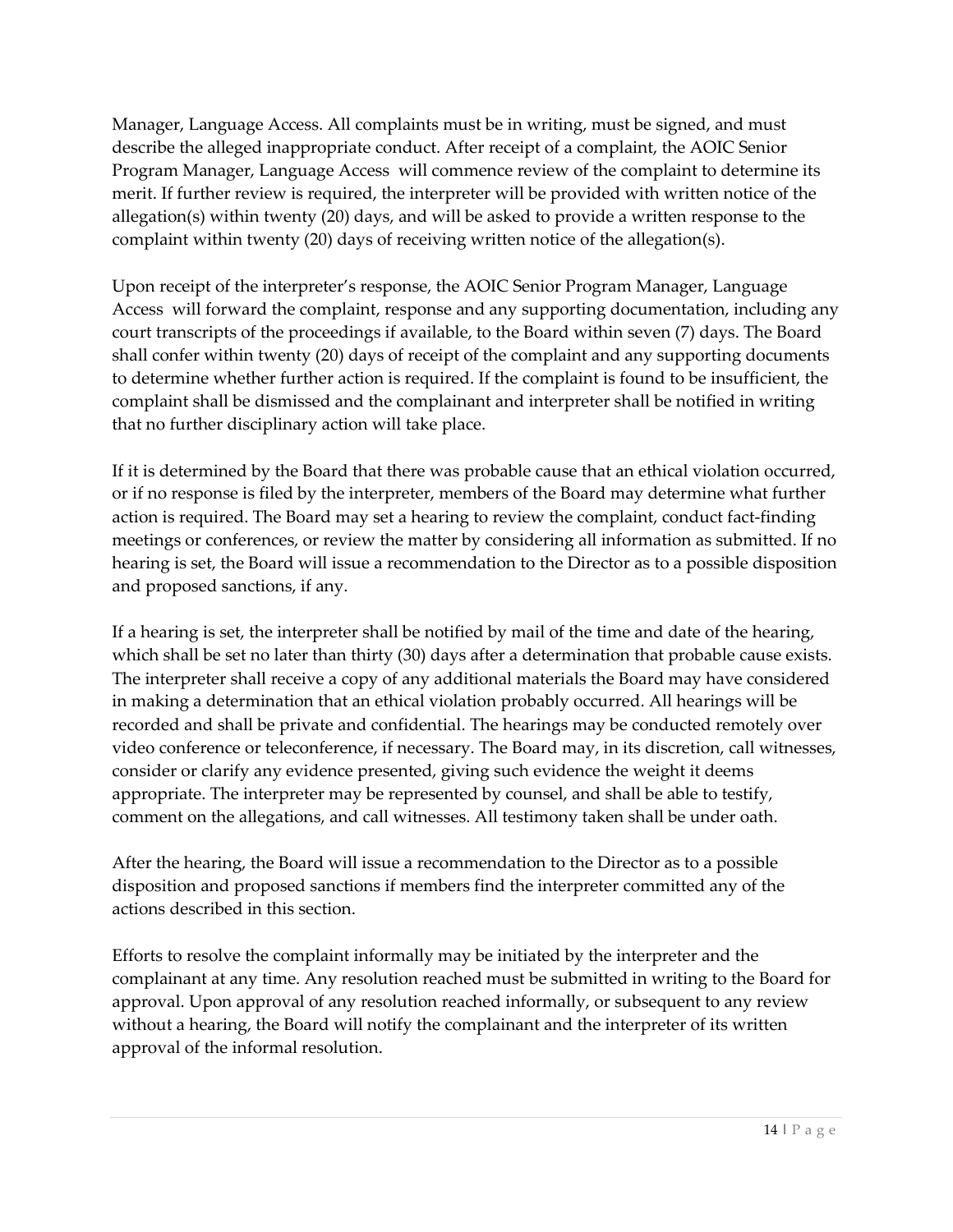unethical conduct may at any time voluntarily resign his or her certification in lieu of further An interpreter who desires not to contest or defend himself/herself against an allegation of disciplinary proceedings. The allegations against the interpreter are presumed to have been proven for purposes of considering reinstatement.

 section. A written letter shall be sent to the interpreter with the decision along with all supporting material that the Board or the Director may have considered in making their decision. The complainant will receive a copy of the decision letter. In cases where a private Upon receipt and review of the Board's recommendation, the Director will issue a final determination as to whether the interpreter committed any of the actions described in this reprimand is issued, the complainant will receive a decision letter informing him/her that a private reprimand was issued against the interpreter.

 issue a letter to the interpreter acknowledging satisfactory completion of the requirements. If The Board retains jurisdiction and may request that the sanctioned interpreter follow-up with the Board to report completion of the requirements stated in the decision letter. The Board may the requirements have not been completed to the Board's satisfaction, the Board may issue a recommendation to the Director as to possible additional sanctions.

## **c. Possible Sanctions**

 or more of the following: Possible sanctions the Board and the Director may consider include, but are not limited to, one

- A suspension from the Registry of interpreters eligible to work in court;
- A requirement that work be supervised or monitored over a period of time;
- A suspension of certification for a specified period of time;
- Permanent revocation of certification;
- A refusal to confer certification to a non-certified interpreter for a specified period of time or under certain circumstances, permanently;
- Private or public reprimand;
- Restitution;
- A requirement that specified education courses be taken;
- A requirement that one or more parts of the oral certification examination be retaken;
- Denial of state reimbursement to county or counties where interpreter's services are used for a specific period of time or under certain circumstances, permanently;
- Notice to the affected court for possible contempt action; or
- Referral to law enforcement or district attorney for prosecution where appropriate.

 The specific disciplinary action and the degree of discipline to be imposed should depend upon on the judicial system, and the existence of aggravating or mitigating factors. factors such as the seriousness of the violation, the effect of the improper activity on others or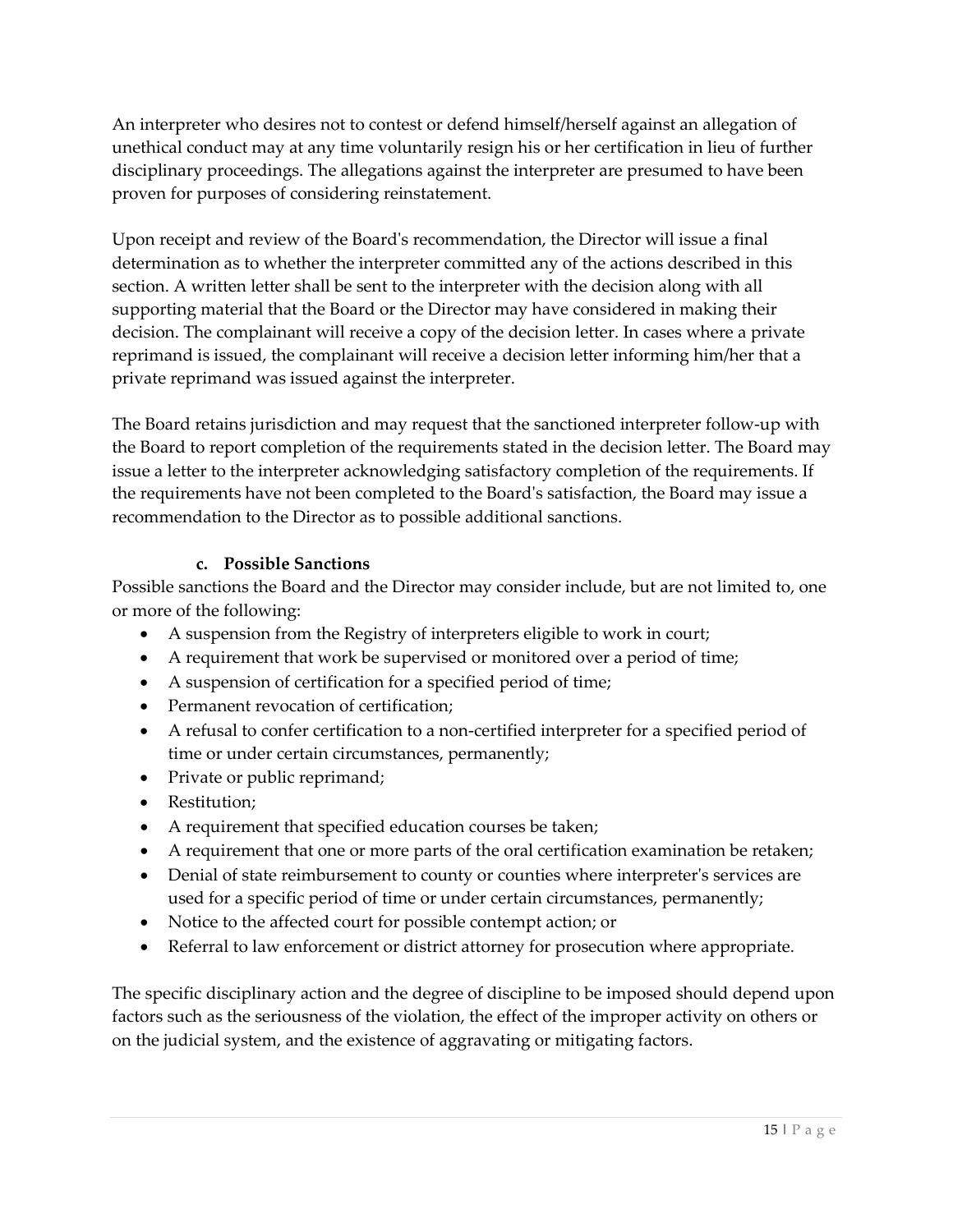disciplinary proceeding; refusal to acknowledge conduct; vulnerability of victim; or illegality of Aggravating factors may include prior disciplinary action against the same interpreter; intentional, premeditated, knowing, grossly incompetent or grossly negligent act; bad faith or obstruction; a pattern of misconduct, multiple offenses; failure to cooperate during the conduct.

 consequences of misconduct; nature of conduct and likelihood of reoccurrence; isolation of event; experience as an interpreter; implementation of remedial measures to mitigate harm or Mitigating factors may include absence of prior disciplinary action; good faith effort to rectify risk of harm; self-reporting; voluntary admission of violation; or temporary circumstances outside of interpreter's control.

# **d. Reinstatement by the Director**

A court interpreter whose certification or Registry status has been suspended or revoked may apply in writing to the AOIC Director for reinstatement pursuant to any timeframes established in the final decision. This request shall explain why the applicant believes reinstatement should occur. The Director shall have the sole discretion whether to grant or deny reinstatement or to impose conditions upon reinstatement as deemed appropriate.

# **e. Notification to Courts and Duty to Self-Report**

If an interpreter has been disciplined for an ethical violation, the Board may notify all clerks of circuit courts of the results. The Board may also notify municipal courts, federal courts or any other agency deemed appropriate by the Director of the results.

 An interpreter who has been sanctioned for discipline by the Director has a duty to report the disciplinary outcome within 30 days of the imposition of the sanctions to all other jurisdictions where the interpreter's certification may be recognized. Failure to self-report may be considered by the Director when determining if reinstatement is appropriate.

# **6. Reciprocity**

 The Administrative Office of the Illinois Courts (AOIC) offers reciprocity to foreign language who have completed any of the following requirements are eligible to be listed on the AOIC requirements have been met): interpreters that have passed certain written and oral proficiency examinations. Interpreters Registry of interpreters as either registered, qualified or certified (provided other program

- • Attendance at a two-day or 14 hour orientation which included ethics training and skill- building AND passage of the National Center for State Courts' (NCSC) written examination in another state or territory with a score of 80% or higher;
- • For certified status: Passage of the NCSC oral examination in another state or territory with a score of 70% or higher on each section (Sight Translation, Consecutive and Simultaneous);
- Letter of Good Standing from the Reciprocity State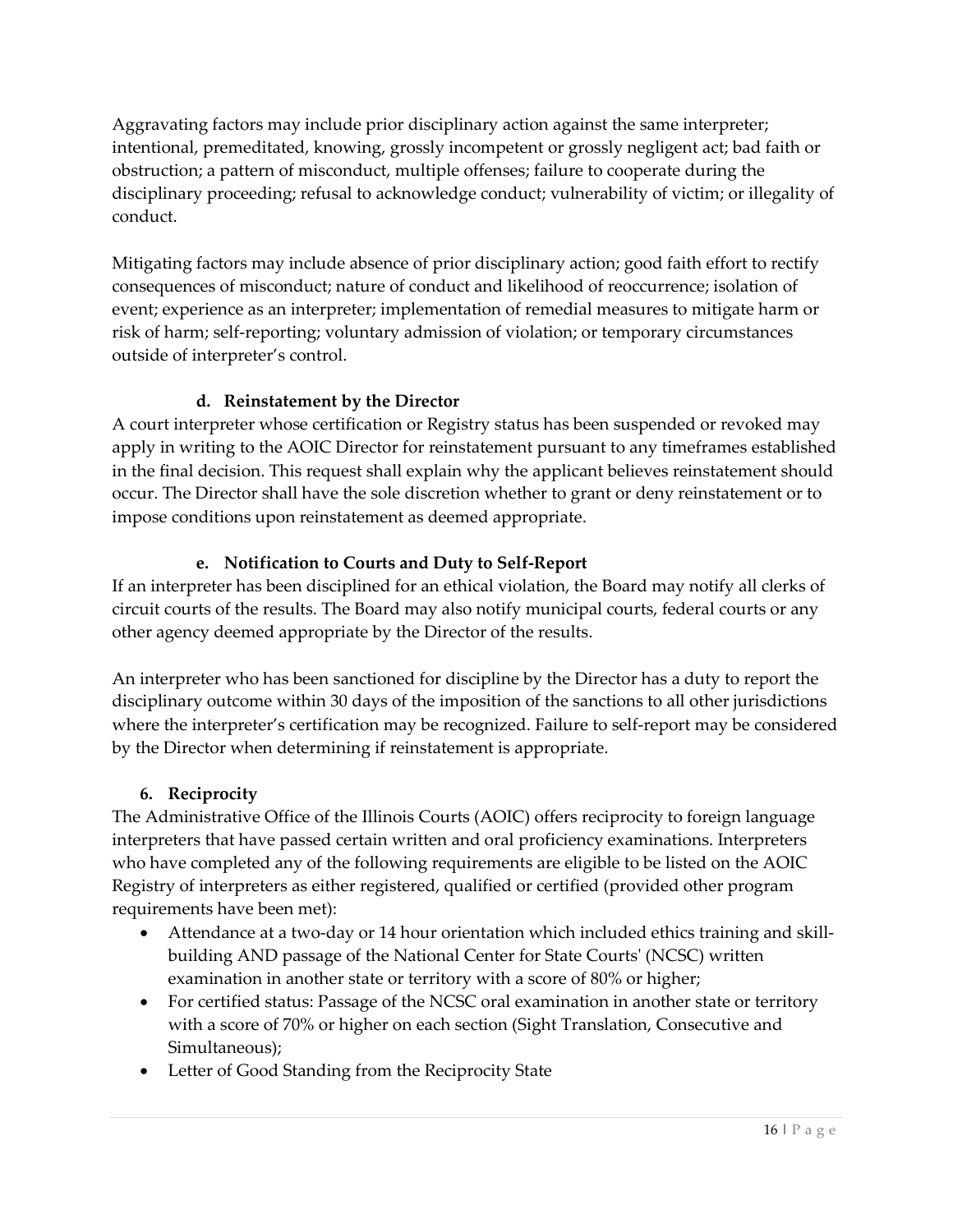- For registered status: Passage of the NCSC oral examination in another state or territory with a score of 60% or higher on each section (Sight Translation, Consecutive and Simultaneous)
- For qualified status: Passage of an oral proficiency interview with the highest score
- Passage of the Federal Court Interpreter Certification Examination (FCICE); or
- Passage of the National Association of Judiciary Interpreters and Translators (NAJIT) examination.

 application can be found on the Language Access Program page of the Illinois Courts website: http://state.il.us/court/. To apply for reciprocity, the candidate must submit an "Application for Reciprocity." The

In addition to submitting this application, the candidate must send the AOIC proof of passing one of the examinations listed above.

- two-day or 14 hour orientation and proof of written examination scores on official two-day AOIC orientation will only be waived if the candidate attended another state's • For the NCSC written examination, the candidate must submit proof of attendance at a letterhead from the state for which they currently possess credentials. Attendance at the orientation and passed the written NCSC exam.
- examination scores from the state for which they currently possess credentials. A copy • For the NCSC oral examination, the candidate must submit proof of oral performance of the rater evaluation form must also accompany the supporting documentation for passage of the oral NCSC examination.
- • For the FCICE or NAJIT examination, the candidate must submit proof of passing the examination on official letterhead from the entity for which they currently possess credentials.

 tentatively approved for reciprocity for the NCSC oral examination, the FCICE examination or check and 2) submit a signed interpreter oath of office. If tentatively approved for reciprocity for the NCSC written exam ONLY, the candidate will have to submit a signed interpreter oath of office to be included on the AOIC registry. If NAJIT examination, then the candidate will have to 1) successfully pass a criminal background

[Program page](http://illinoiscourts.gov/CivilJustice/LanguageAccess/default.asp#certified) of the Illinois Courts website. Failure to verify good standing by the reporting period deadline will initiate a review by the Language Access Advisory Board. Certified interpreters granted reciprocity are required to submit a verification form by January 1 every even-numbered year affirming they remain in good standing in the state(s) in which they passed their written and oral proficiency examinations. For the purposes of this verification, good standing means the interpreter has not committed any ethical violations or violations of the state's code of interpreter ethics. The verification from can be found on the [Language Access](http://illinoiscourts.gov/CivilJustice/LanguageAccess/default.asp#certified)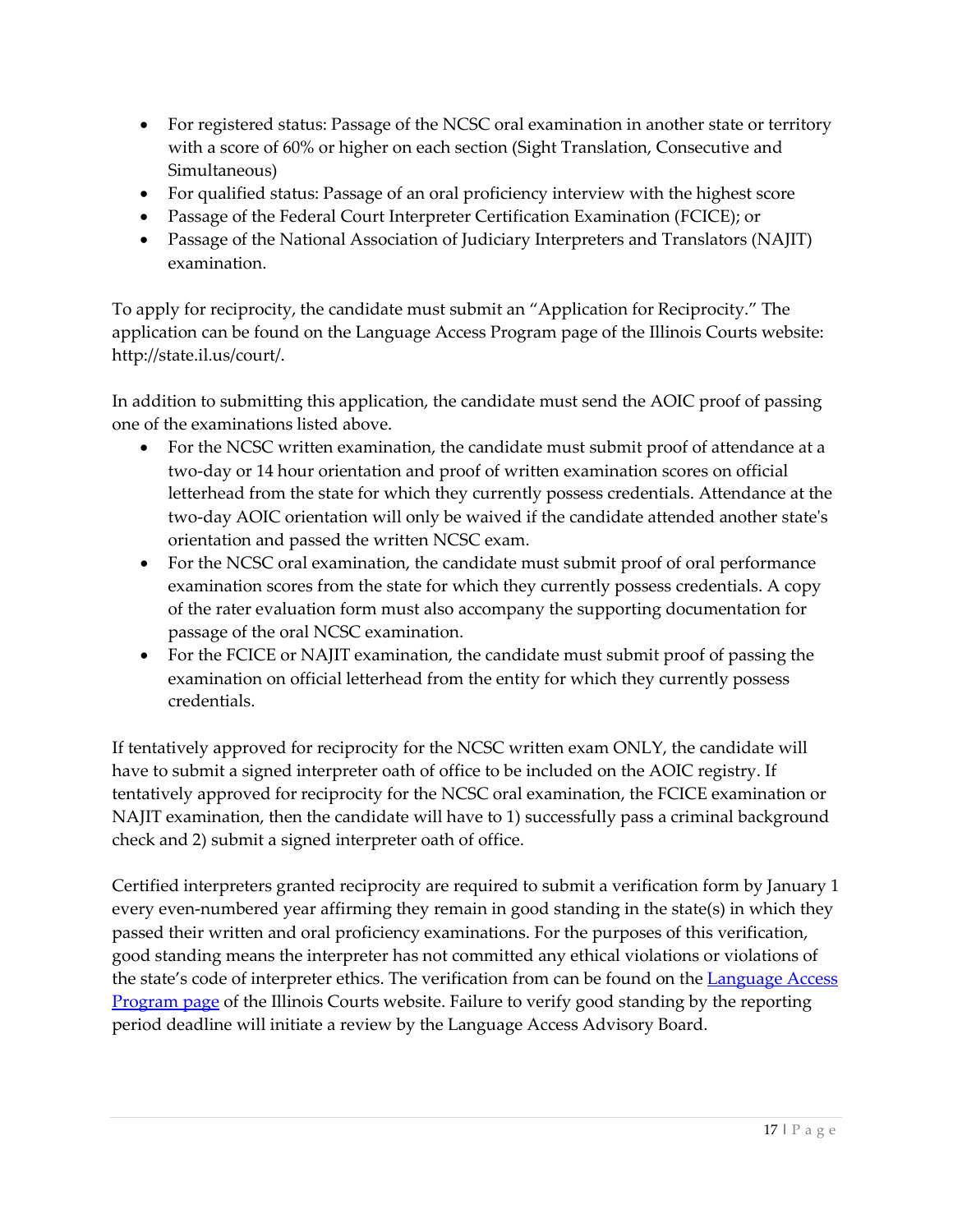If the interpreter is not in good standing, they have six months to provide proof of their reinstatement in the certifying state(s). If not reinstated, their status will be reviewed by the Language Access Advisory Board.

## **7. Interpreter Identification**

 All Illinois certified and qualified interpreters will be issued identification consisting of a badge abide by the terms and conditions associated with the identification established by the AOIC. If the badge to the AOIC during the pendency of the revocation or suspension. showing the interpreter's status as a certified interpreter. Certified and qualified interpreters who are working in any court are required to wear this identification at all times and must at any time an interpreter's certification is revoked or suspended, the interpreter must return

# **8. Confidentiality of Test Materials and Test Scores**

 Written and oral test materials are used under the terms of an agreement with the Council, and may be released only to authorized test administrators. The AOIC Senior Program Manager, Language Access is responsible for maintaining the security of test materials, answers, and grading information.

 available to the general public. Test scores of individual interpreters may be shared by the representative in order to evaluate interpreter qualifications for purposes of hiring, training or Council representative with whom it is shared. Statistical information in the aggregate relating Written and oral test scores of individual interpreters are maintained internally and are not Senior Program Manager, Language Access with an appropriate court official or any Council testing. The confidentiality of this information must be maintained by the court official or to the test may be released at the discretion of the AOIC.

## **9. Oath of Office**

 Sign language and foreign language interpreters who wish to be listed on the Registry must Code of Interpreter Ethics for court interpreters, and Illinois guidelines for court interpreting." sign and return an oath of office form which states that the interpreter "will interpret accurately, completely, and impartially, in accordance with the standards prescribed by law, the Illinois

**Appendix A: Documentation of Accommodation for the Court Interpreter Written Exam** 

This document must be completed by an appropriate professional (doctor, psychologist, psychiatrist, or education professional) to certify that the applicant requires an exam accommodation. If there is existing and current documentation of having the same or similar accommodation provided to the applicant in another test situation, it may be submitted instead of having this portion of the form completed.

## **Written Exam Description**

The court interpreter written exam is designed to test a candidate's level of English vocabulary, familiarity with legal terminology, and application of interpreter professional standards. There are 135 multiple-choice questions on the exam. All questions and answers are in English. The questions are typed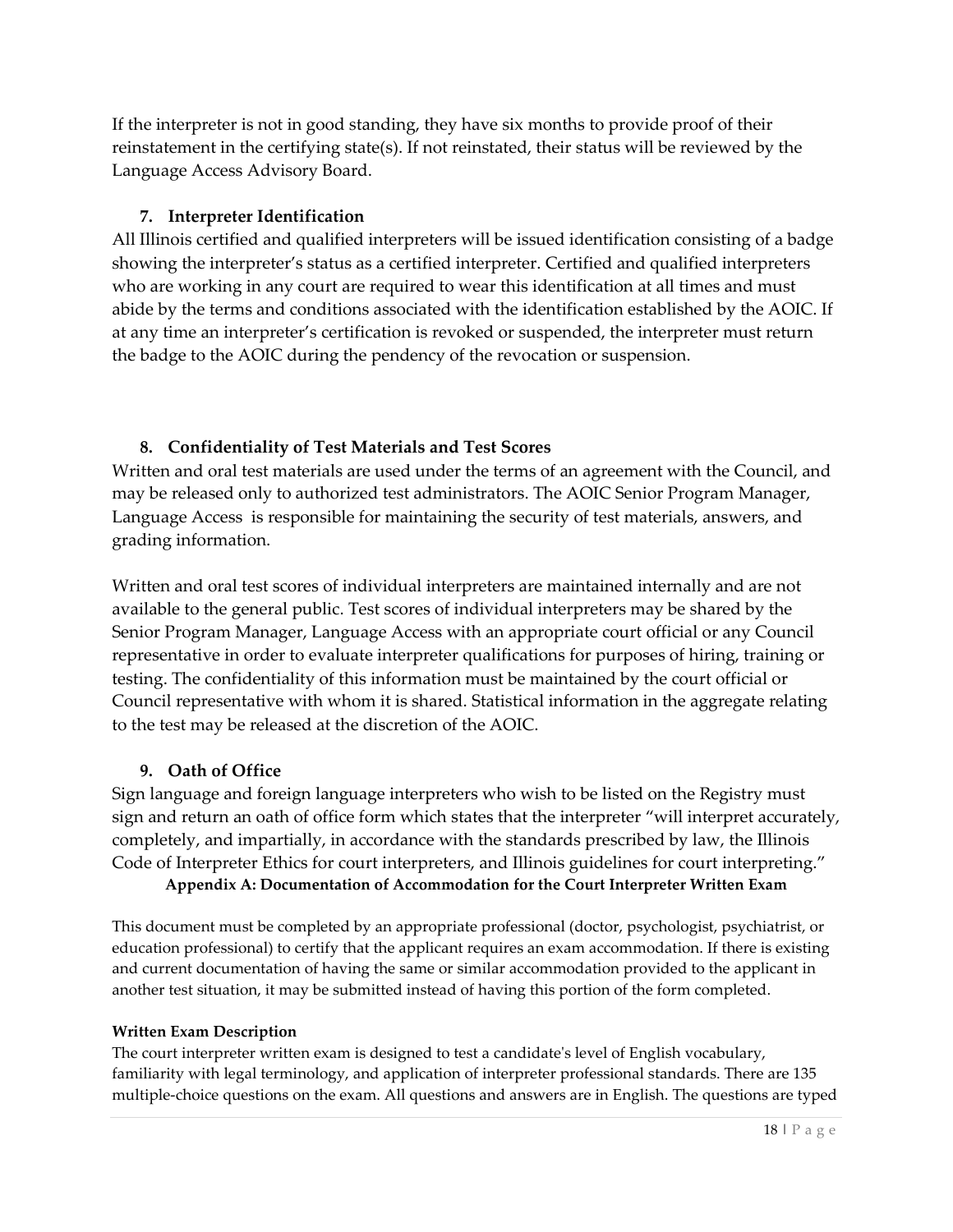in 12-point Times New Roman font. To record answers, candidates will be required to either fill in a "bubble sheet" or circle the correct answers on an answer key. Candidates are given two hours and fifteen minutes to complete the exam. Restroom breaks are permitted during the exam, but are controlled so that a limited number of candidates are outside the testing room at the same time.

For questions about exam content and conditions, please contact Sophia Akbar at 312-793-2013 or [sakbar@illinoiscourts.gov](mailto:sakbar@illinoiscourts.gov)

#### **PROFESSIONAL'S DECLARATION**

|                       | (Provide Applicant's Name)                                                                                                                                                                                                     | (Date)                                                                           |
|-----------------------|--------------------------------------------------------------------------------------------------------------------------------------------------------------------------------------------------------------------------------|----------------------------------------------------------------------------------|
| $ASA$ <sub>____</sub> |                                                                                                                                                                                                                                |                                                                                  |
|                       | (Patient or Other Professional Relationship)                                                                                                                                                                                   |                                                                                  |
|                       |                                                                                                                                                                                                                                | I HAVE DIAGNOSED OR EVALUATED THE APPLICANT MYSELF AND I AM NOT RELYING UPON     |
|                       | FACTS RELATED TO ME BY THE APPLICANT.                                                                                                                                                                                          |                                                                                  |
|                       | MY DIAGNOSIS IS POSTAGE AND THE SERVICE SERVICE SERVICE SERVICE SERVICE SERVICE SERVICE SERVICE SERVICE SERVICE SERVICE SERVICE SERVICE SERVICE SERVICE SERVICE SERVICE SERVICE SERVICE SERVICE SERVICE SERVICE SERVICE SERVIC |                                                                                  |
|                       | (Describe Medical or Other Condition)                                                                                                                                                                                          |                                                                                  |
|                       | THE APPLICANT'S FUNCTIONAL LIMITATIONS DUE TO THE DISABILITY THAT REQUIRE AN                                                                                                                                                   |                                                                                  |
| <b>FOLLOWING:</b>     | OF THE APPLICANT'S DISABILITY, HE/SHE SHOULD BE ACCOMMODATED BY PROVIDING THE                                                                                                                                                  | I HAVE REVIEWED THE EXAM DESCRIPTION. IT IS MY PROFESSIONAL OPINION THAT BECAUSE |
| $\Box$                | Large print type (provide font size and/or font type____________________________                                                                                                                                               |                                                                                  |
| $\Box$                |                                                                                                                                                                                                                                |                                                                                  |
| П.                    |                                                                                                                                                                                                                                |                                                                                  |
| $\Box$                | A reader                                                                                                                                                                                                                       |                                                                                  |
| $\Box$                |                                                                                                                                                                                                                                |                                                                                  |
|                       | ADDITIONAL COMMENTS: Universe of the community of the community of the community of the community of the community of the community of the community of the community of the community of the community of the community of th |                                                                                  |
|                       |                                                                                                                                                                                                                                |                                                                                  |
|                       |                                                                                                                                                                                                                                |                                                                                  |
|                       |                                                                                                                                                                                                                                |                                                                                  |
|                       | PRINTED NAME OF THE PROFESSIONAL:                                                                                                                                                                                              |                                                                                  |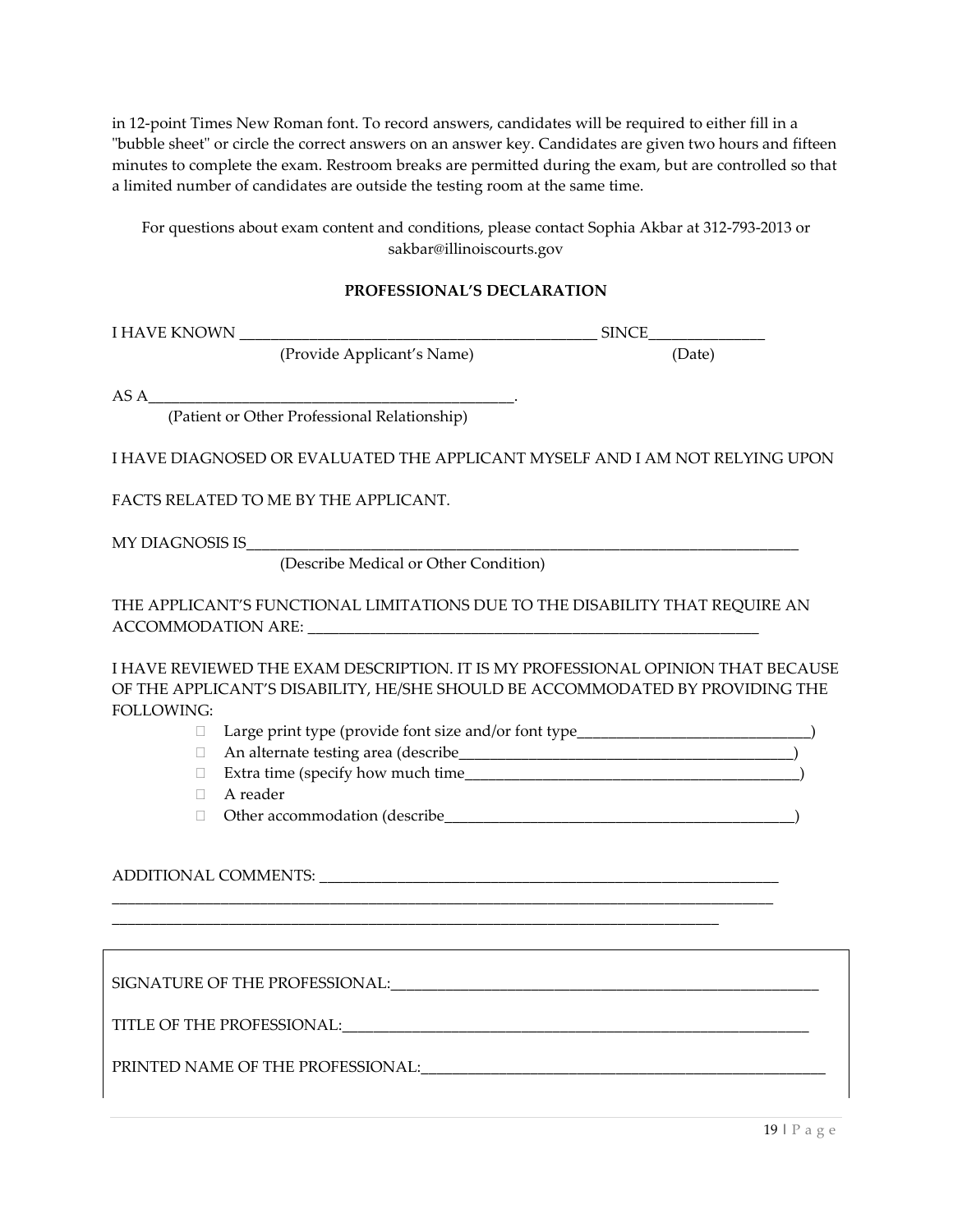Please return the original of this completed form at your earliest convenience to:

 *222 N LaSalle St., 13th Floor Senior Program Manager, Language Access S Administrative Office of the Illinois Courts Chicago, IL 60601 [sakbar@illinoiscourts.gov](mailto:sakbar@illinoiscourts.gov)* 

#### **Appendix B: Documentation of Accommodation for the Court Interpreter Oral Exam**

This document must be completed by an appropriate professional (doctor, psychologist, psychiatrist, or education professional) to certify that the applicant's disabling condition requires an exam accommodation. If there is existing and current documentation of having the same or similar accommodation provided to the applicant in another test situation, it may be submitted instead of having this portion of the form completed.

#### **Oral Exam Description**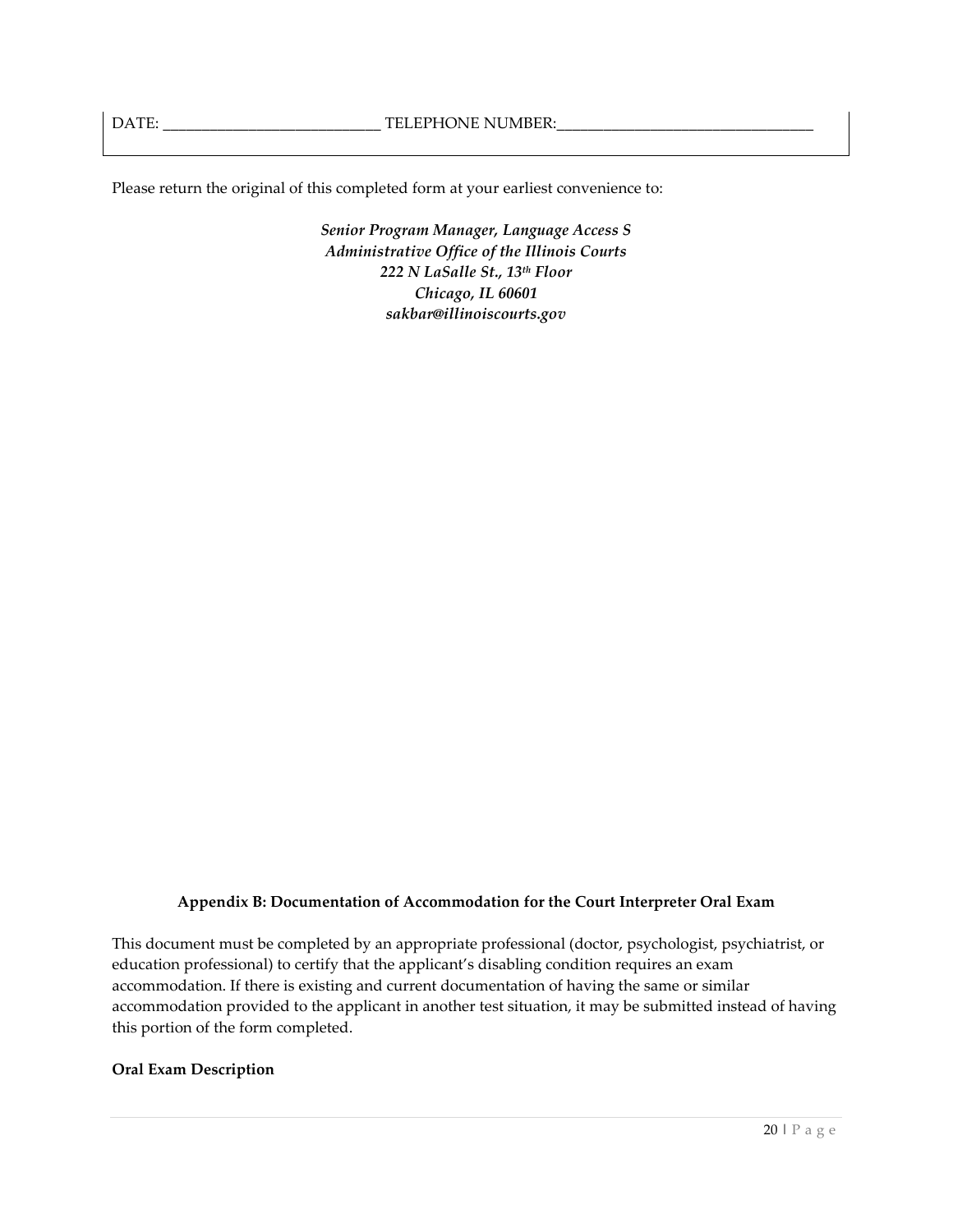The court interpreter oral certification exam is designed to determine whether test-takers possess the minimum levels of language knowledge and fluency in both languages, and the ability to successfully render meaning from one language into another in each of the three modes of interpreting that are required of court interpreters. The three modes of interpreting are:

- Sight translation of documents;
- Consecutive interpreting; and
- Simultaneous interpreting.

Each portion of the exam is administered as follows:

 is approximately 225 words in length. After instructions are given, the candidate is allowed six minutes to **Sight Translation**: This part of the test simulates an interpreter reading (1) an English document aloud into the non-English language, and (2) a non-English document into English. Each of the two documents complete the English document, and six minutes to complete the non-English document. The candidate's oral renditions are digitally recorded.

**Consecutive Interpreting:** This mode is the appropriate form of interpreting for non-English speaking witnesses, and other question-answer situations. During this portion of the test, the test taker listens to an audio recording at normal conversational pace, and interprets English language questions (segments) into the foreign language, and foreign language answers (segments) into English. The test taker may ask to have two of the segments repeated. Candidates are encouraged to take notes to assist their memory. The consecutive script is 850-950 words in length. The test taker is given approximately 20 minutes to complete this portion of the exam, but the precise time may depend on the language and the actual number of words in the test version. The test taker's oral renditions are digitally recorded.

**Simultaneous Interpreting:** Simultaneous interpreting occurs when a person interprets what someone is saying at the same time they are saying it. This mode is the appropriate form of interpreting for many situations interpreters encounter in the courtroom, for example, interpreting for defendants during hearings and trials. This part of the exam consists of a recording of a simulated attorney's opening or closing statement to a judge or jury. It is approximately 800 to 850 words in length, is recorded at an approximate speed of 120 words per minute, and is approximately seven minutes long. The test taker listens to the prerecorded English passage through earphones and, while listening, interprets aloud into the non-English language. The test takers' oral renditions are digitally recorded.

**Standard Testing Conditions**: The exam is given in its entirety, and typically takes less than one hour to complete. The exam is typically administered in a meeting or small conference room, and the test taker will take the exam in the presence of only one Proctor.

For questions about exam content and conditions, please contact Sophia Akbar at 312-793-2013 or [sakbar@illinoiscourts.gov](mailto:sakbar@illinoiscourts.gov).

#### **PROFESSIONAL'S DECLARATION**

| I HAVE KNOWN |                            | <b>SINCE</b> |  |
|--------------|----------------------------|--------------|--|
|              | (Provide Applicant's Name) | (Date)       |  |

AS A\_\_\_\_\_\_\_\_\_\_\_\_\_\_\_\_\_\_\_\_\_\_\_\_\_\_\_\_\_\_\_\_\_\_\_\_\_\_\_\_\_\_\_\_\_\_\_.

(Patient or Other Professional Relationship)